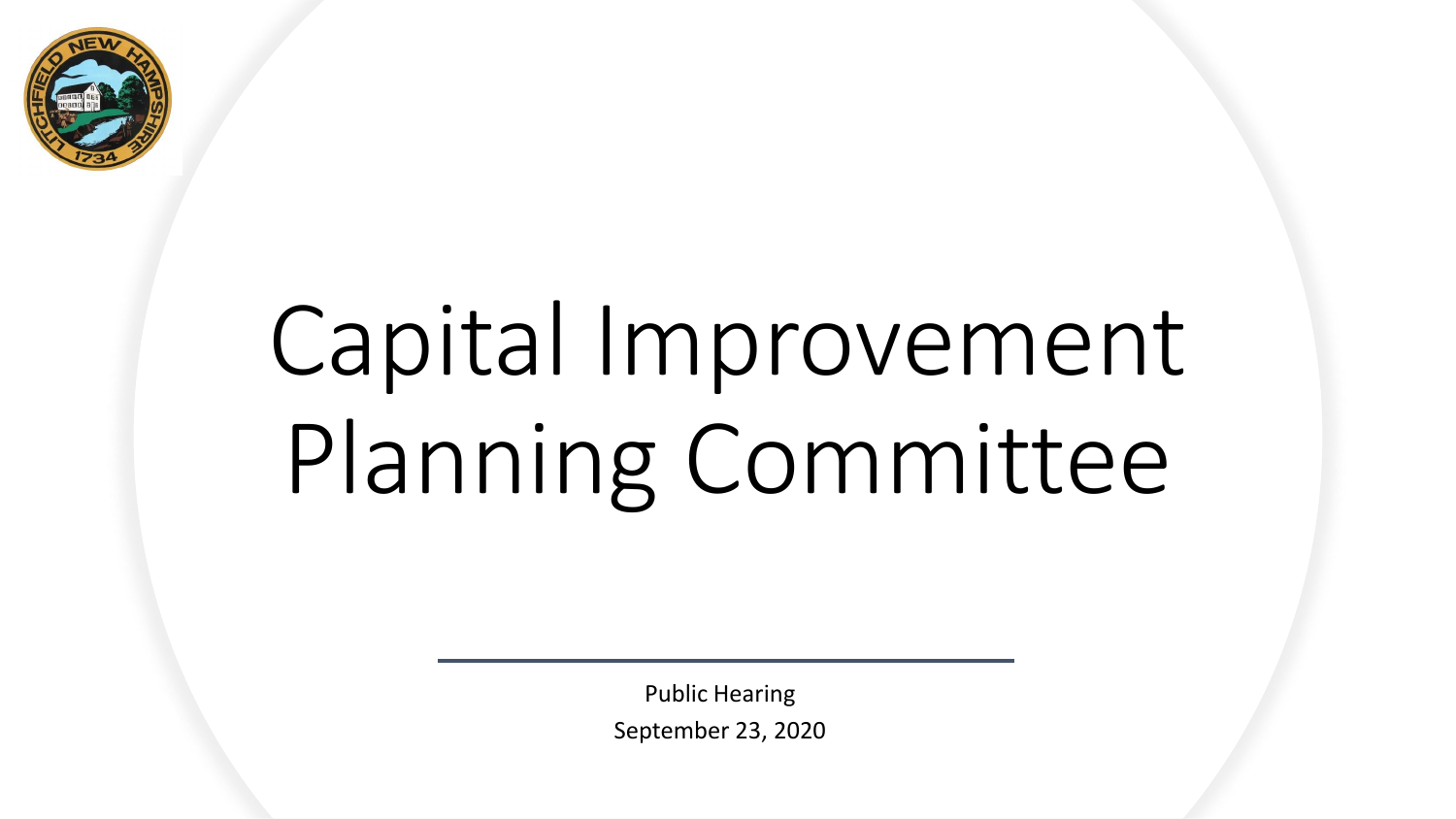#### Committee Members

- Michael Croteau, Chair Planning Board Representative (voting)
- Sean Flynn, V. Chair Citizen Representative (voting)
- Steven Webber Board of Selectmen Representative (voting)
- Brian Bourque School Board Representative (voting)
- Peter Stone Citizen Representative (voting)
- Andrew Cutter Budget Committee Representative (non-voting)
- Troy Brown Town Administrator (non-voting)
- Jay Minkarah NRPC Director (non-voting)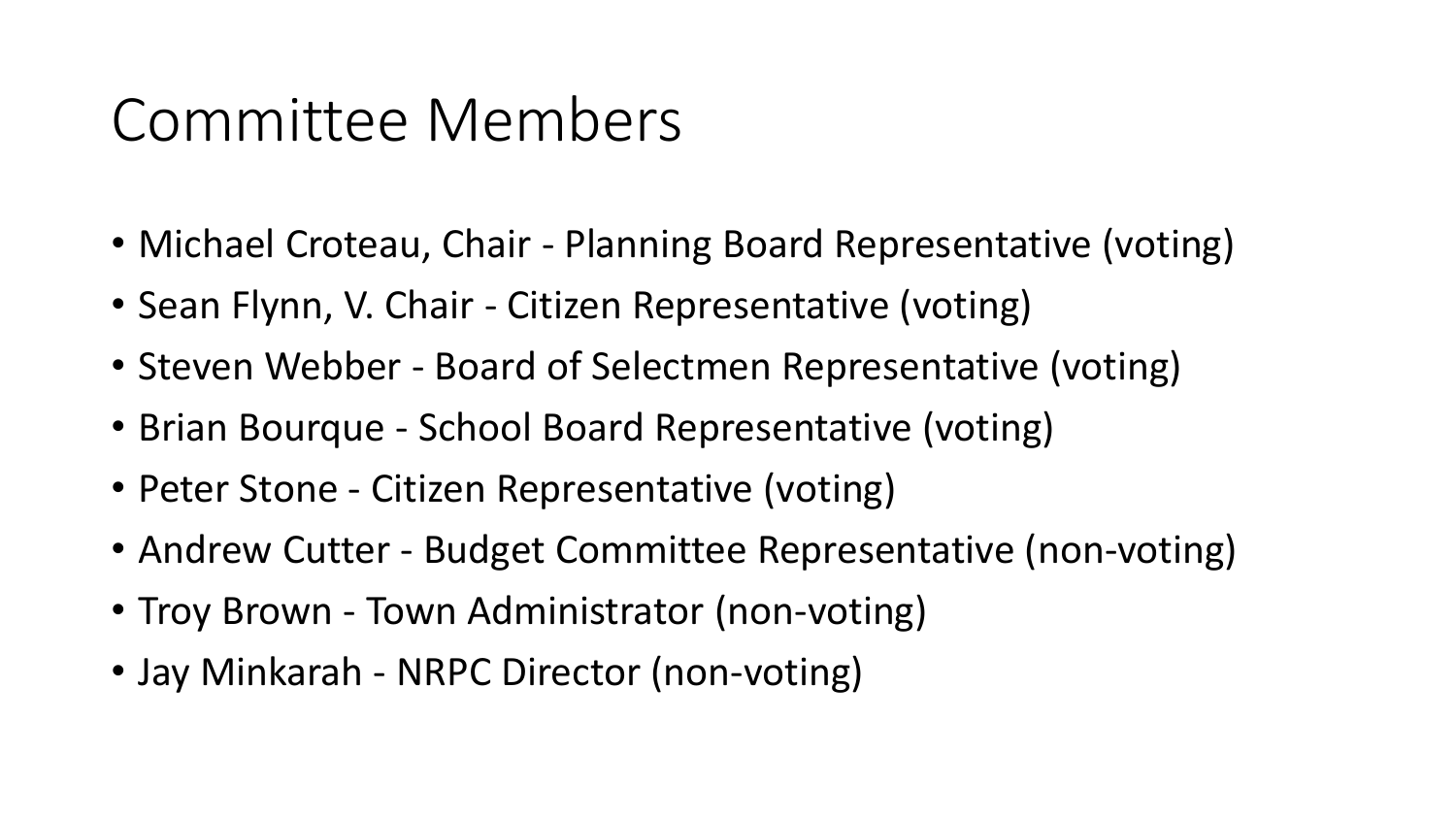#### Vision Statement

The Litchfield Capital Improvement Planning Committee (CIPC) vision statement is intended to be a blueprint for the next six years, through the year of 2026. The future growth of our town, its resources, prioritizing strategic short and long term economic development goals, cost impact, as well as offsetting revenue sources are in scope for CIPC review. The aspects of our town's future considered by the CIP include:

- Heritage Preservation and Community Character
- Land Use and Growth Management
- Preservation of Natural Resources
- Economic Development
- Community Services and Facilities
- Infrastructure needs
- Replacement and continuing maintenance of town assets

The CIPC aims to put forth a recommended list of capital needs across the town and school district that protects the towns investments as well as limits tax impact in a controlled manner. The CIPC will be fully transparent to Litchfield residents, welcomes feedback, and seeks Board of Selectman, School Board, and Budget Committee approval of recommended Warrant Articles in March

<sup>2021</sup> that can begin to be actioned in <sup>a</sup> phased and fiscally responsible manner.

#### Adopted 3/9/20 (4-0-0)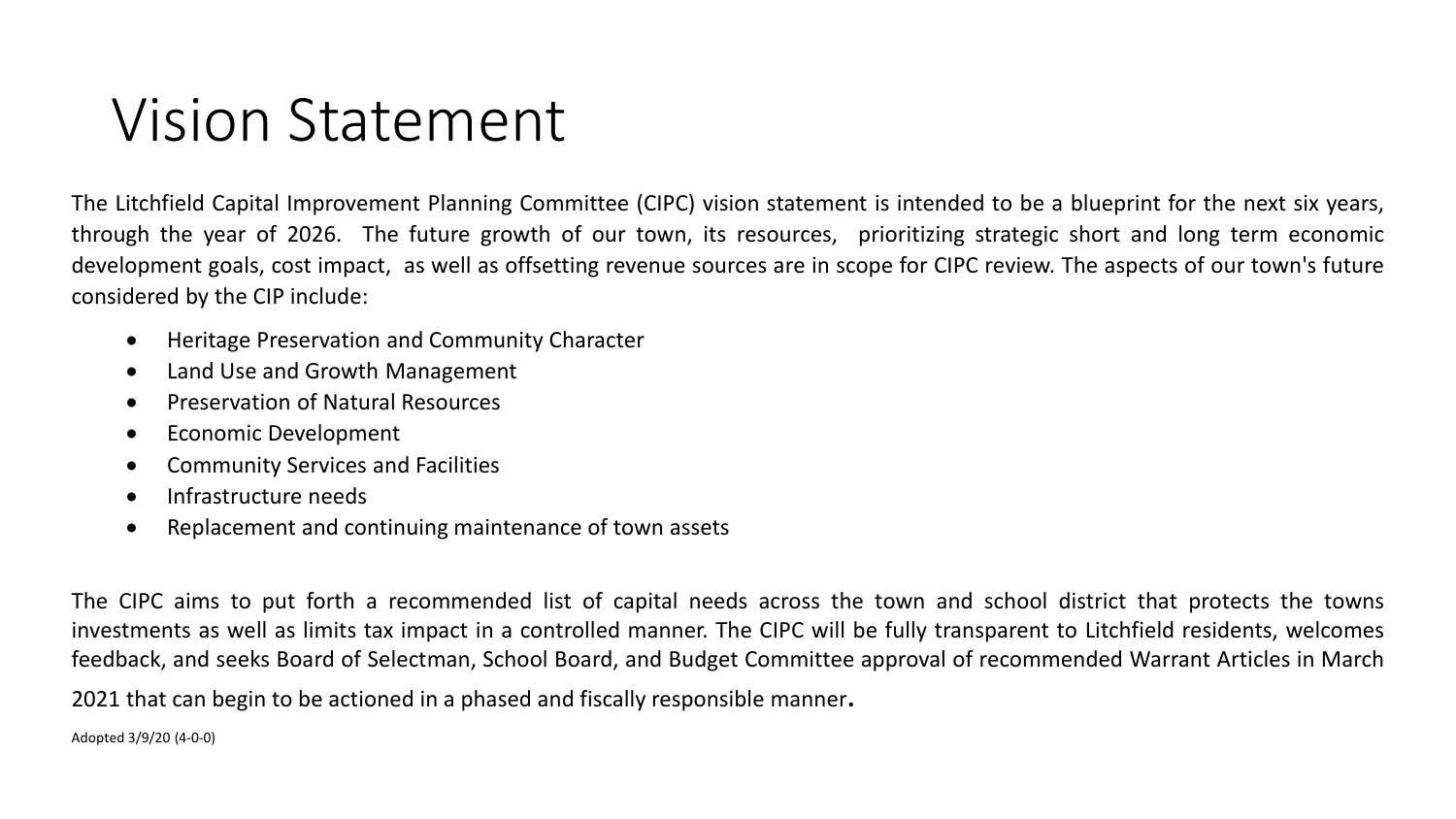#### Chairman Highlights

- CIP Statutory Authority and Purpose RSA 674:5 and 6
- 2014 Town Warrant Article Delegated Authority to BOS
- Formed at the direction of the Select Board. Capital Improvement Planning Committee was created to develop Master Plan of key projects spanning both Town and School
- Plan is looking at all anticipated expenses from various departments >\$50,000
- Important to note that this is document is simply Planning and all items within the Plan will need to be voted by the respective Boards, Budget Committee, and Voters at Town Meeting each year. This does not accurately reflect tax impact or actual funded projects at this stage.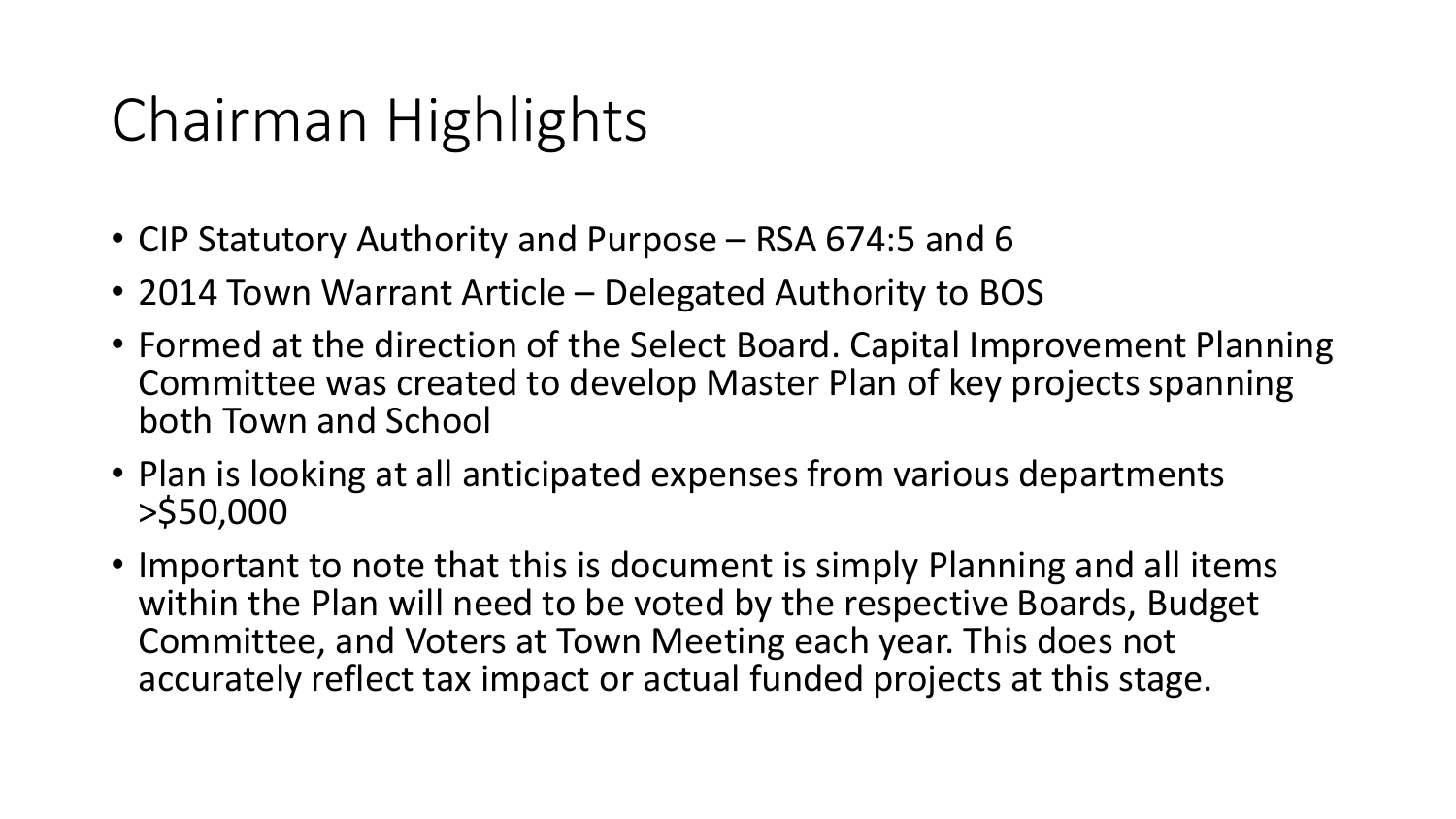#### Meeting Summary

- 1/30/20: Initial Meeting Discussion of scope and intentions for Plan & Vision Statement
- 3/9/20: Highway Department Presentation. Acceptance of Vision Statement.
- 5/4/20: Police Department Presentation Safety/Space/Storage Concerns throughout facility
- 6/1/20: School Presentation GMS Building Replacement, District Wide Energy Efficiency, CHS Pavement, LMS Kitchen, CHS Gym Bleachers, Stadium Lighting, Stadium Turf Field, Additional Classrooms at LMS, LMS Parking Lot, GMS Parking Lot, District Wide Capital Repairs
- 6/15/20: Conservation Commission Presentation Land Acquisition. Fire Department Presentation Replacement of aged apparatus. Police Department Presentation of Phase 2 to the Fire Department Building.
- 6/29/20: Library Presentation New Building Request
- 7/20/20: Presentation of three options per project requested to facilitate discussion and actioning amongst Committee.
- 8/3/20: Updated presented from various departments. Fire Department, Police Department, Highway Department, Library, Conservation Commission, Recreation Commission presented Darrah Parking Lot Paving.
- 8/17/20: Nashua Regional Planning Commission presented summary of all projects
- 8/31/20: Nashua Regional Planning Commission presented updated summary of all projects. Priority Ranking to each project discussed.
- 9/10/20: Final review of Plan and priority rankings given to each project. Members voted unanimously to accept project rankings and total dollar amounts both from town and school.
- 9/15/20: Presentation of Plan to Planning Board
- 9/23/20: Public Hearing of Plan
- 9/28/20: Presentation of Plan to Select Board for Acceptance

#### **Future Meetings**

• Quarterly meetings to be scheduled beginning in January, April, July, October of 2021. Intention of meetings is to keep the CIPC plan fluid with updates to address continued needs of the town and school.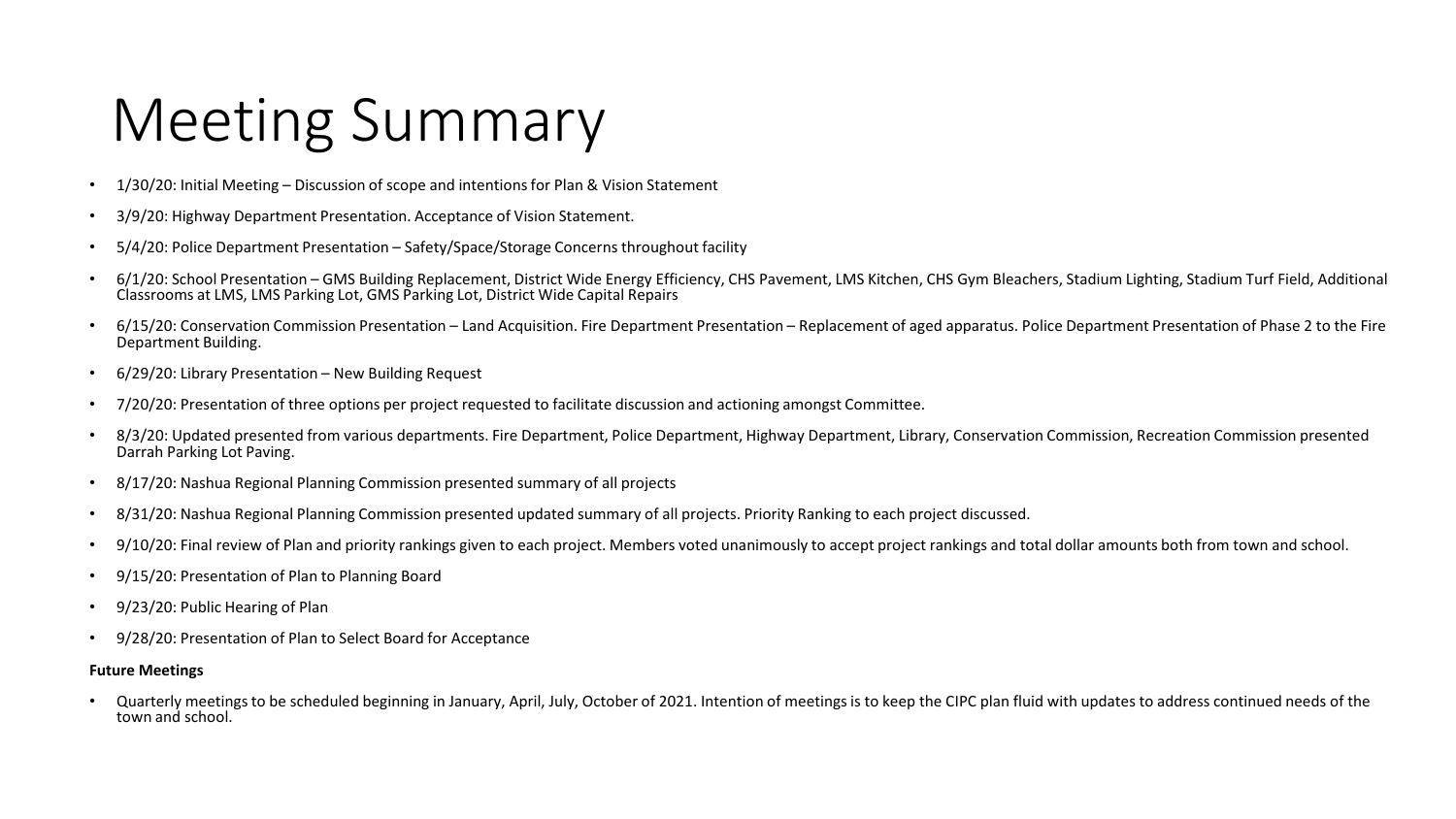#### What is a Capital Improvement Plan?

A Capital Improvements Program (CIP) is a plan that outlines a schedule of proposed capital investments in land, buildings and equipment over a period of at least six-years. Projects are classified by need, urgency and timing. Projects included in the CIP are based on information provided by the Town's department heads, boards, committees and commissions and include information related to cost, need and sources of funds.

- Why do towns do this exercise?
	- The CIP assists the Board of Selectmen, Budget Committee and the voters in their consideration of the annual budget by placing large capital investments within the context of a longer-term plan.
	- Litchfield is also required to adopt a CIP under state law in order to continue to assess impact fees on new development.
- What are the benefits of Impact Fees?
	- Impact fees allow the Town to off-set the costs of new buildings, equipment purchases and other capital investments necessary to accommodate new residential development; costs that would otherwise be borne solely by the taxpayers.
- Cadence/Living Document
	- Once the 2021-2026 CIP is adopted, the CIP Committee Plans to meet at least quarterly to review the plan and propose amendments as needed to ensure that the CIP remains current and relevant as a planning and budgetary tool.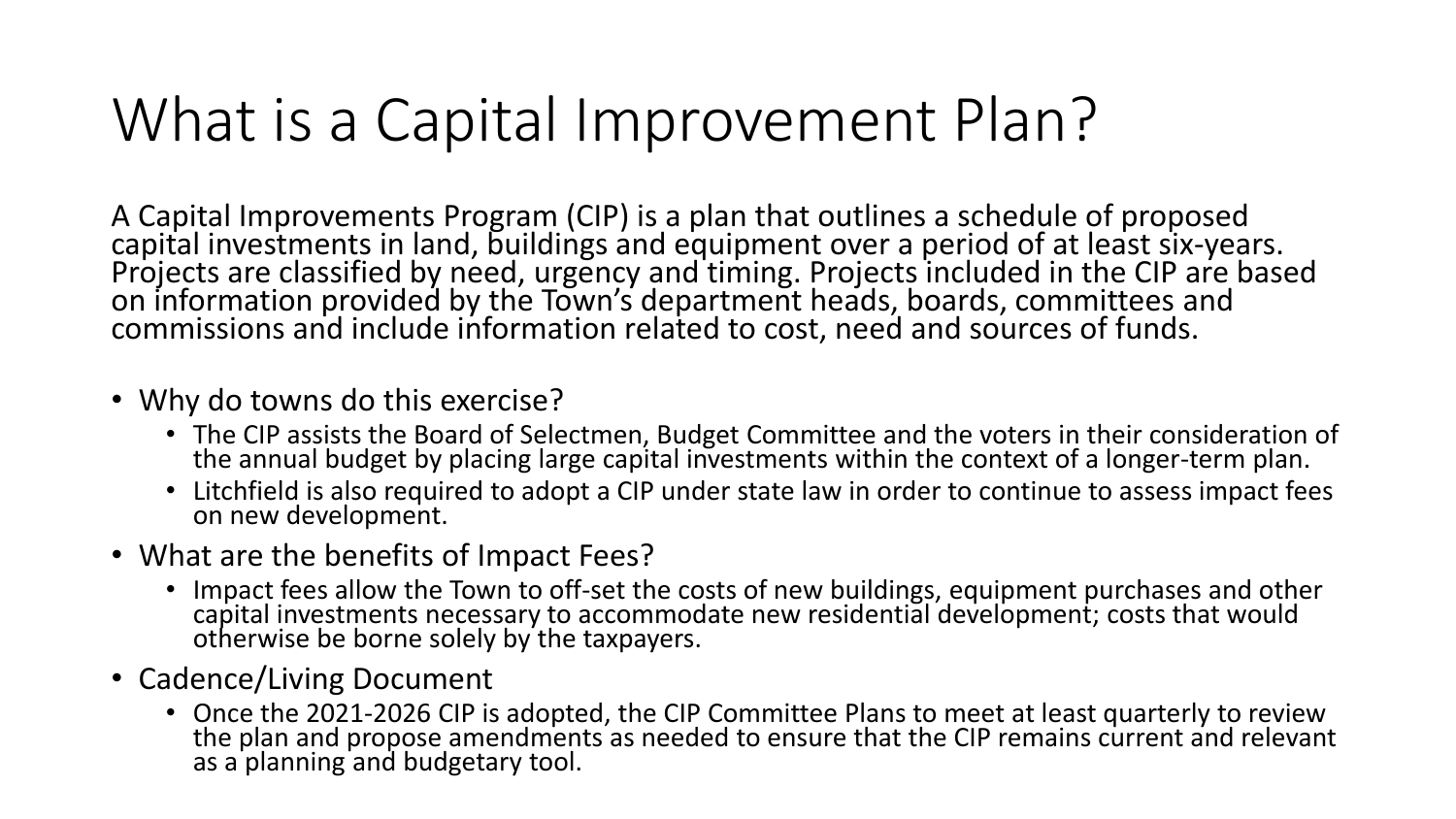#### School District | New Elementary School

**Highlights** 

- Build new elementary school pre-k grade 5.
- Significant deficiencies identified with school building, land, HVAC, etc.
- Replacement to Griffin Memorial School and Grade 5 portables at Litchfield Middle School
- Top priority for CIPC and labeled as Urgent.

|                                            | <b>Priority</b><br>Ranking | 2021     | 2022                     | 2023      | 2024        | 2025        | 2026                     | 6 Year<br><b>Total</b> | <b>Total Project</b><br>Cost | <b>Balance to be Paid</b><br><b>Beyond Year 6</b> |
|--------------------------------------------|----------------------------|----------|--------------------------|-----------|-------------|-------------|--------------------------|------------------------|------------------------------|---------------------------------------------------|
| Build new elementary preK-5 school         | (U) Urgent                 |          |                          |           |             |             |                          |                        |                              |                                                   |
| Engineering/Construction Costs             | $-$                        | \$70,000 | \$125,000                | \$125,000 | $\sim$      | $\sim$      | $\overline{\phantom{a}}$ | \$320,000              | \$320,000                    | $\overline{\phantom{0}}$                          |
| 15 year Bond @ 2% - 30% State Building Aid | $\overline{\phantom{a}}$   | $\sim$   | $\overline{\phantom{0}}$ | $\sim$    | \$1,621,642 | \$1,621,642 | \$1,621,642              | \$4,864,926            | \$24,324,629                 | \$19,459,703                                      |
|                                            |                            |          |                          |           |             |             |                          |                        |                              |                                                   |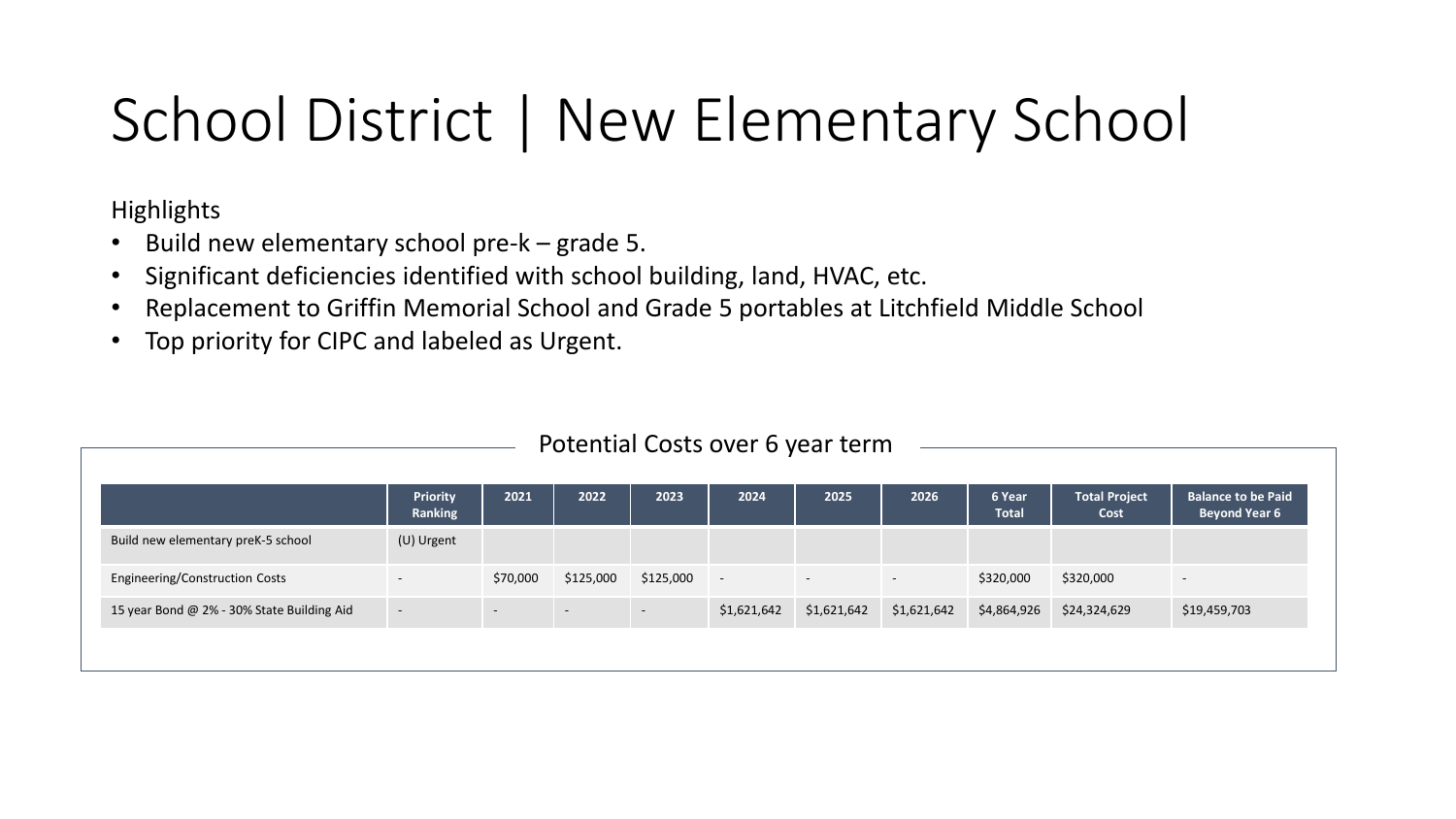## School District | Energy Efficiency

**Highlights** 

- Replace aged Heating & Ventilation Equipment at LMS
- Replace aged Heating & Ventilation Equipment at CHS
- Manual switching mechanisms in place, manual room temperature checks because of lack of zoning, aged duct work, etc.

|                                        | <b>Priority</b><br>Ranking | 2021        | 2022           | 2023   | 2024                     | 2025   | 2026                     | 6 Year<br><b>Total</b> | <b>Total Project</b><br>Cost | <b>Balance to be Paid</b><br><b>Beyond Year 6</b> |
|----------------------------------------|----------------------------|-------------|----------------|--------|--------------------------|--------|--------------------------|------------------------|------------------------------|---------------------------------------------------|
| Energy Efficiency Project (LMS)        | (U) Urgent                 | \$1,365,000 |                | $\sim$ | $\overline{\phantom{a}}$ | $\sim$ | $\overline{\phantom{a}}$ | \$1,365,000            | \$1,365,000                  | $\overline{\phantom{0}}$                          |
| <b>Energy Efficiency Project (CHS)</b> | (D) Desirable              | $\sim$      | $$1,282,500$ - |        | $\sim$                   | $\sim$ | $\overline{\phantom{0}}$ | \$1,282,500            | \$1,282,500                  | $\overline{\phantom{0}}$                          |
|                                        |                            |             |                |        |                          |        |                          |                        |                              |                                                   |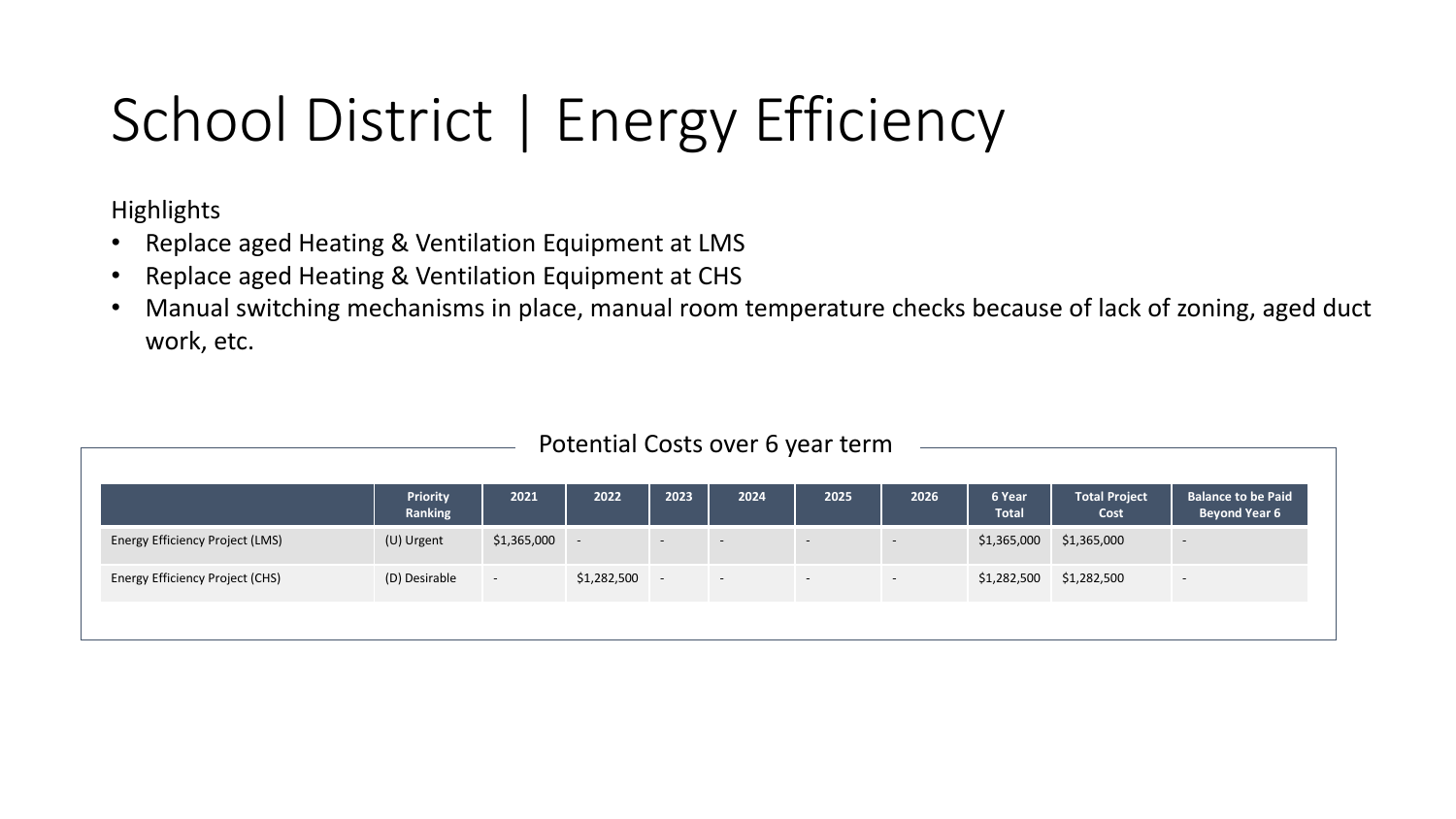#### School District | CHS Parking Lot

**Highlights** 

• Correct failing areas of parking lot, crack seal.

|                        | <b>Priority</b><br>Ranking | 2021   | 2022     | 2023   | 2024   | 2025   | 2026   | 6 Year<br><b>Total</b> | <b>Total Project</b><br>Cost | <b>Balance to be Paid</b><br><b>Beyond Year 6</b> |
|------------------------|----------------------------|--------|----------|--------|--------|--------|--------|------------------------|------------------------------|---------------------------------------------------|
| <b>CHS Parking Lot</b> | (D) Desirable              | $\sim$ | \$85,500 | $\sim$ | $\sim$ | $\sim$ | $\sim$ | \$85,500               | \$85,500                     | $\overline{\phantom{a}}$                          |
|                        |                            |        |          |        |        |        |        |                        |                              |                                                   |
|                        |                            |        |          |        |        |        |        |                        |                              |                                                   |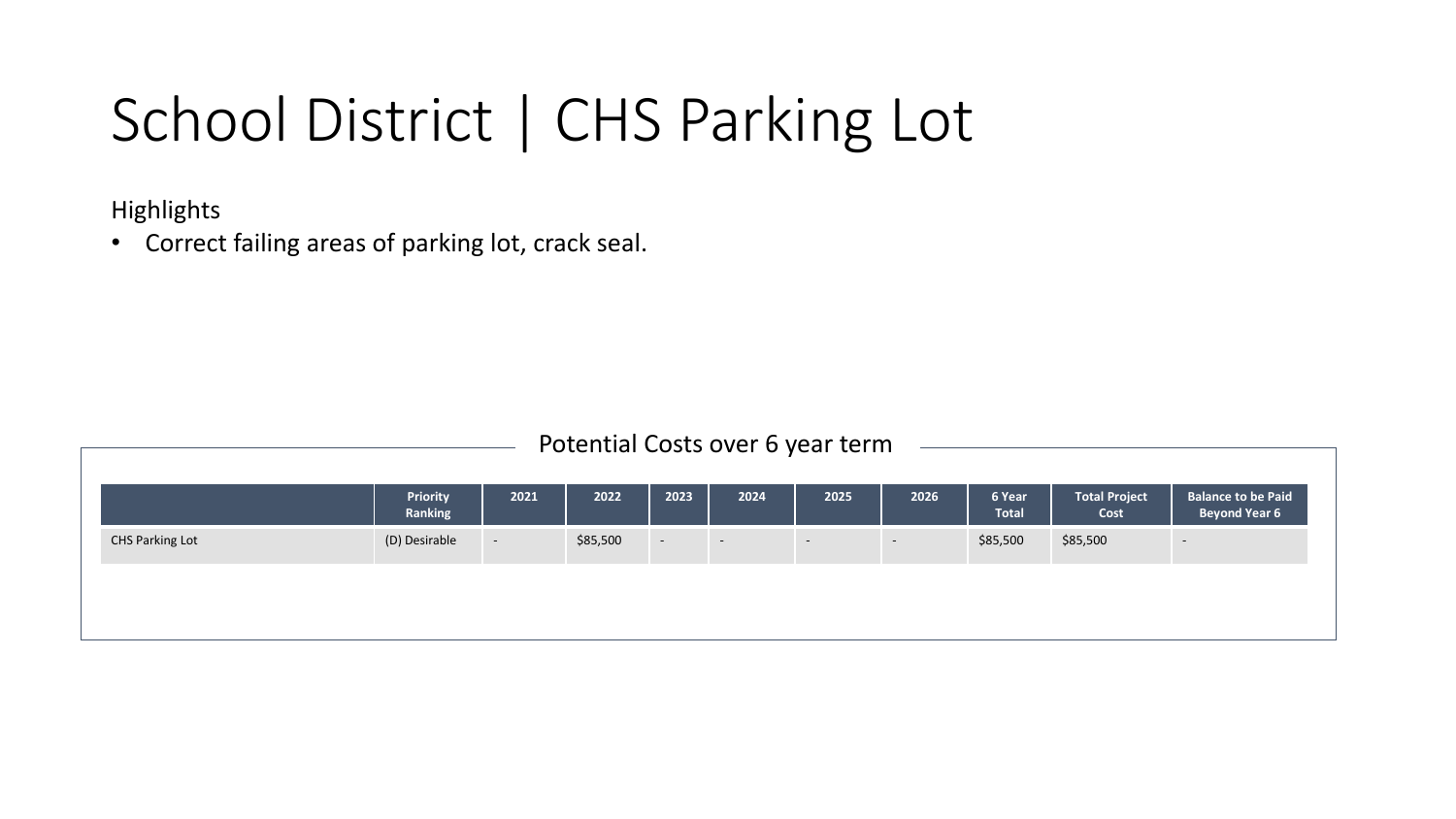#### School District | LMS Kitchen

**Highlights** 

• Expand kitchen area to create more space for meal preparation

|                      | <b>Priority</b><br>Ranking | 2021   | 2022      | 2023   | 2024   | 2025   | 2026   | 6 Year<br><b>Total</b> | <b>Total Project</b><br>Cost | <b>Balance to be Paid</b><br><b>Beyond Year 6</b> |
|----------------------|----------------------------|--------|-----------|--------|--------|--------|--------|------------------------|------------------------------|---------------------------------------------------|
| Renovate LMS Kitchen | (D) Desirable              | $\sim$ | \$300,000 | $\sim$ | $\sim$ | $\sim$ | $\sim$ | \$300,000              | \$300,000                    | $\overline{\phantom{0}}$                          |
|                      |                            |        |           |        |        |        |        |                        |                              |                                                   |
|                      |                            |        |           |        |        |        |        |                        |                              |                                                   |
|                      |                            |        |           |        |        |        |        |                        |                              |                                                   |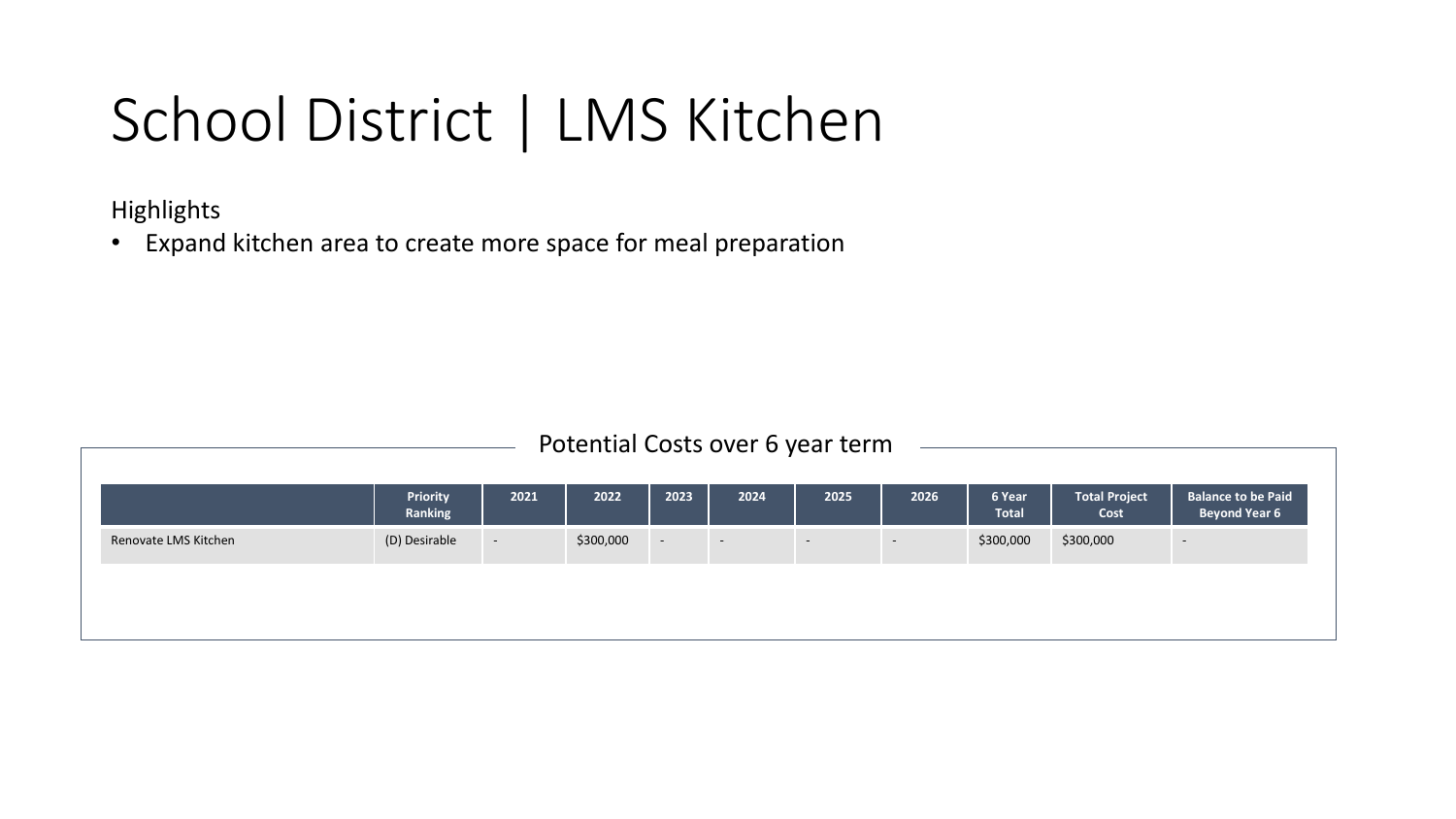#### School District | CHS Gym Bleachers

**Highlights** 

• Mechanisms to expand and collapse bleachers after 20+ years of use have failed. Highly manual process with safety concerns highlighted currently. Replacement parts are difficult to procure given age of units.

| Potential Costs over 6 year term |        |        |           |        |                          |                          |                        |                              |                                                   |  |  |
|----------------------------------|--------|--------|-----------|--------|--------------------------|--------------------------|------------------------|------------------------------|---------------------------------------------------|--|--|
| Priority<br><b>Ranking</b>       | 2021   | 2022   | 2023      | 2024   | 2025                     | 2026                     | 6 Year<br><b>Total</b> | <b>Total Project</b><br>Cost | <b>Balance to be Paid</b><br><b>Beyond Year 6</b> |  |  |
| (N) Necessary                    | $\sim$ | $\sim$ | \$206,000 | $\sim$ | $\overline{\phantom{a}}$ | $\overline{\phantom{0}}$ | \$206,000              | \$206,000                    | $\overline{\phantom{a}}$                          |  |  |
|                                  |        |        |           |        |                          |                          |                        |                              |                                                   |  |  |
|                                  |        |        |           |        |                          |                          |                        |                              |                                                   |  |  |
|                                  |        |        |           |        |                          |                          |                        |                              |                                                   |  |  |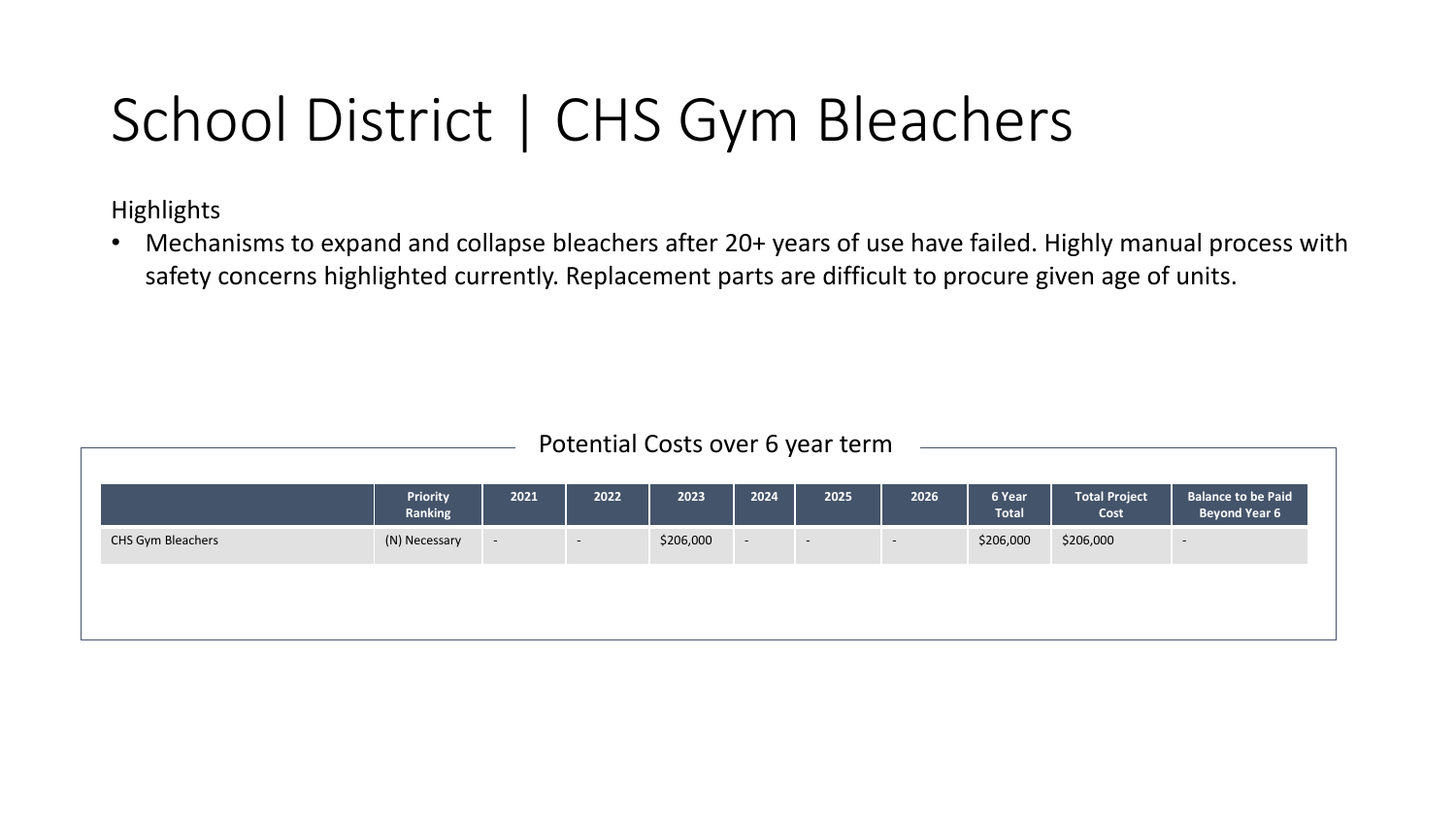#### School District | Other Priorities

Highlights

- CHS Stadium Turf Field requested and identified as (DR) Deferrable given other strategic priorities.
- LMS Additional Classroom, LMS Parking Lot, GMS Parking Lot remain within plan with \$0 given they are contingent upon the replacement elementary school passing at town meeting in 2023. Should this fail, it is expected the CIPC plan is updated to reflect costs in 2024.
- Raise and appropriate \$100,000/year to address aging issues at buildings (roof, septic, etc).

|                                           | <b>Priority Ranking</b> | 2021                     | 2022                     | 2023                     | 2024                     | 2025                     | 2026                     | 6 Year<br><b>Total</b> | <b>Total Project</b><br>Cost | <b>Balance to be Paid</b><br><b>Beyond Year 6</b> |
|-------------------------------------------|-------------------------|--------------------------|--------------------------|--------------------------|--------------------------|--------------------------|--------------------------|------------------------|------------------------------|---------------------------------------------------|
| CHS Stadium Turf Field                    | (DR) Deferrable         | $\overline{\phantom{a}}$ | $\overline{\phantom{0}}$ | $\sim$                   | $\overline{\phantom{a}}$ | $\overline{a}$           | $\overline{\phantom{a}}$ | $\sim$                 | $\sim$                       | $\sim$                                            |
| LMS Additional Classrooms (30% State Aid) | (I) Inconsistent        | $\sim$                   | $\overline{\phantom{a}}$ | $\overline{\phantom{0}}$ | $\overline{\phantom{0}}$ | $\overline{\phantom{0}}$ | $\overline{\phantom{a}}$ | $\sim$                 | $-$                          | $\overline{\phantom{0}}$                          |
| <b>LMS Parking Lot</b>                    | (I) Inconsistent        | $\sim$                   | $\overline{\phantom{a}}$ | $\sim$                   | $\overline{\phantom{a}}$ | $\overline{\phantom{0}}$ | $\sim$                   | $\sim$                 | $-$                          | $\overline{\phantom{0}}$                          |
| <b>GMS Parking Lot</b>                    | (I) Inconsistent        | $\sim$                   | $\sim$                   | $\overline{\phantom{0}}$ | $\overline{\phantom{a}}$ | $\overline{\phantom{0}}$ | $\overline{\phantom{a}}$ | $\sim$                 | $\sim$                       | $\overline{\phantom{0}}$                          |
| Capital Repairs Reserve Fund              | (N) Necessary           | \$100,000                | \$100,000                | \$100,000                | \$100,00                 | \$100,000                | \$100,000                | \$600,000              | \$600,000                    |                                                   |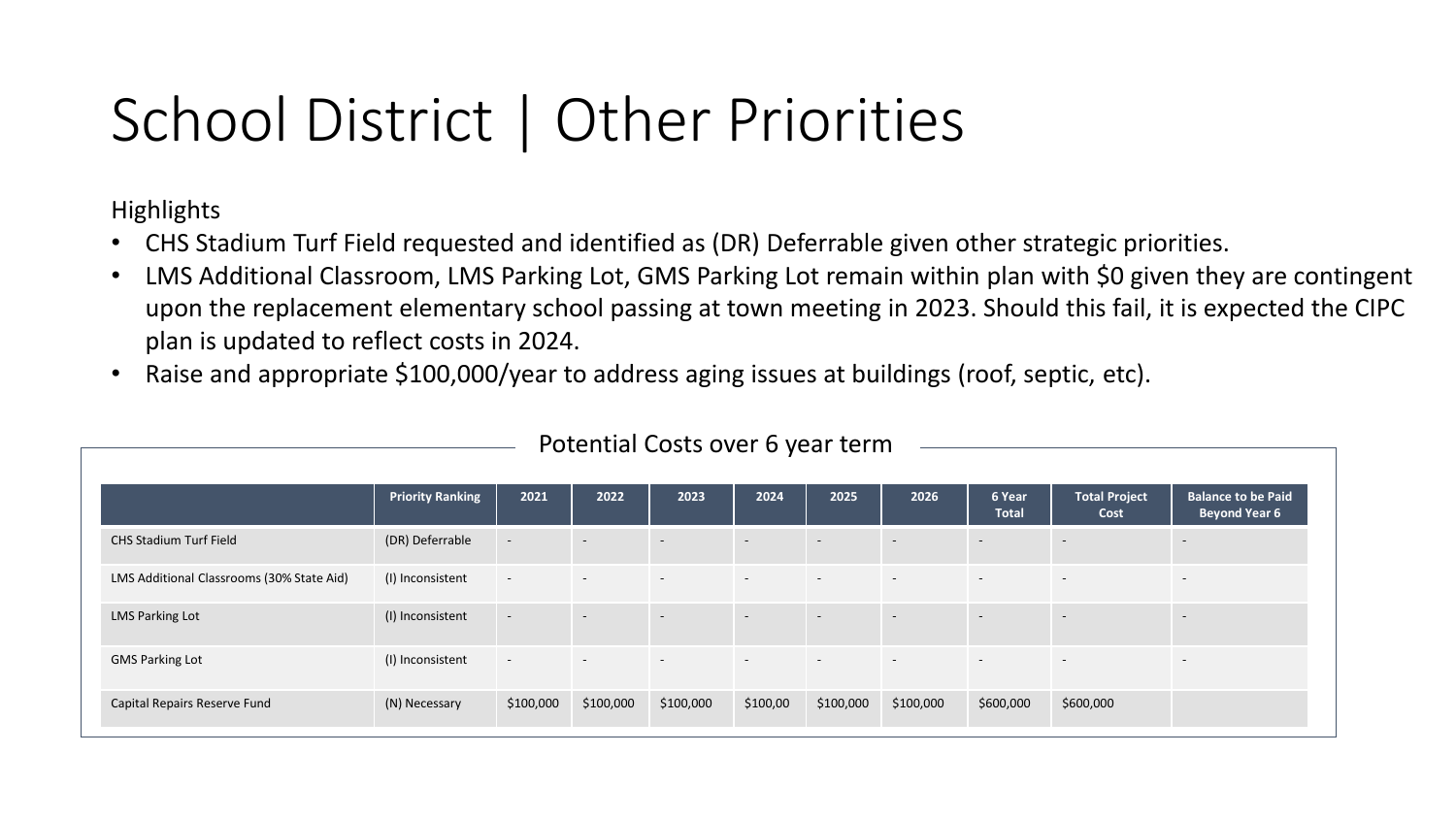### Police | New Police Facility

Highlights

- Competing top priority amongst CIPC members.
- Planned for construction in 2025, after GMS replacement is complete and operational
- Chief Sargent has highlighted safety, space, and storage constraints within the current facility
- Plan includes costs associated with 'Phase 2' buildout as an addition to Fire Station.
- Alternative ideas are also being considered such as renovating town hall and relocating town office space

| Priority<br>2022<br><b>Total Project</b><br>2024<br>2021<br>2023<br>2025<br>2026<br>6 Year<br>Ranking<br><b>Total</b><br>Cost<br>(U) Urgent<br>New Police Facility<br>\$200,000<br>\$200,000<br>\$200,000<br>Engineering<br>$\sim$<br>$\sim$<br>$\sim$<br>$\overline{\phantom{a}}$<br>$\overline{\phantom{0}}$<br>$\sim$<br>$\sim$ |                   |                          |        |                          |                          |                          |           |           |             |             |                                                   |
|------------------------------------------------------------------------------------------------------------------------------------------------------------------------------------------------------------------------------------------------------------------------------------------------------------------------------------|-------------------|--------------------------|--------|--------------------------|--------------------------|--------------------------|-----------|-----------|-------------|-------------|---------------------------------------------------|
|                                                                                                                                                                                                                                                                                                                                    |                   |                          |        |                          |                          |                          |           |           |             |             | <b>Balance to be Paid</b><br><b>Beyond Year 6</b> |
|                                                                                                                                                                                                                                                                                                                                    |                   |                          |        |                          |                          |                          |           |           |             |             |                                                   |
|                                                                                                                                                                                                                                                                                                                                    |                   |                          |        |                          |                          |                          |           |           |             |             |                                                   |
|                                                                                                                                                                                                                                                                                                                                    | 10 year Bond @ 2% | $\overline{\phantom{a}}$ | $\sim$ | $\overline{\phantom{a}}$ | $\overline{\phantom{a}}$ | $\overline{\phantom{a}}$ | \$662,497 | \$662,497 | \$1,324,994 | \$6,624,969 | \$5,299,975                                       |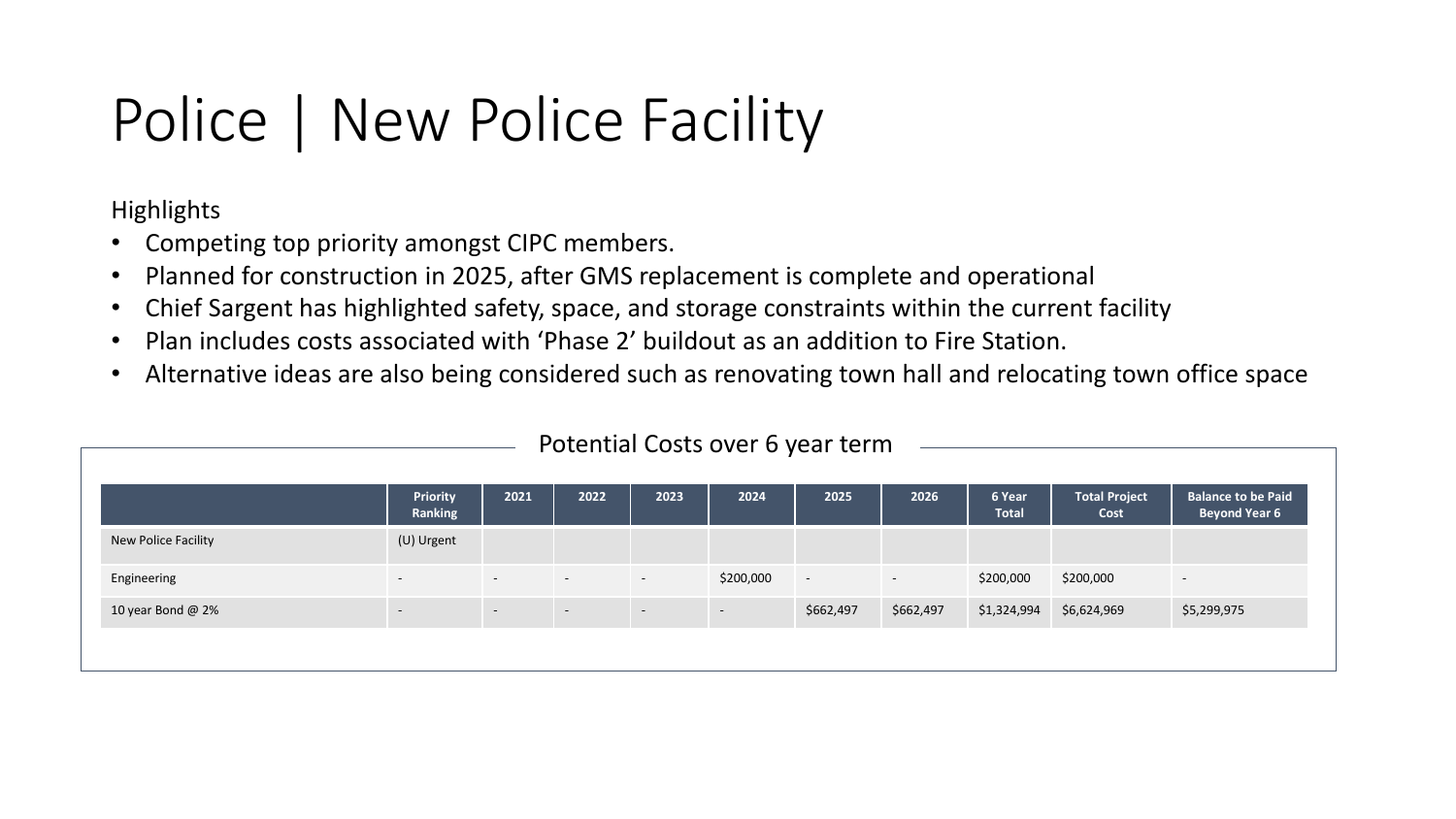#### Fire | Fire Apparatus

**Highlights** 

- Replace 30+ year old Tanker Truck and Fire Engine
- Town may be able to acquire multi-purpose Engine, removing need to replace both apparatus
- Total project costs assume 8 year lease to own with \$1 buyout options at end and interest.

| Potential Costs over 6 year term |                            |          |          |          |          |          |          |                        |                              |                                                   |  |
|----------------------------------|----------------------------|----------|----------|----------|----------|----------|----------|------------------------|------------------------------|---------------------------------------------------|--|
|                                  | <b>Priority</b><br>Ranking | 2021     | 2022     | 2023     | 2024     | 2025     | 2026     | 6 Year<br><b>Total</b> | <b>Total Project</b><br>Cost | <b>Balance to be Paid</b><br><b>Beyond Year 6</b> |  |
| 1991 Tanker Truck                | (U) Urgent                 | \$95,103 | \$95,103 | \$95,103 | \$95,103 | \$95,103 | \$95,103 | \$570,621              | \$760,827                    | \$190,206                                         |  |
| 1995 Fire Engine                 | (D) Desirable              | $\sim$   | \$89,587 | \$89,587 | \$89,587 | \$89,587 | \$89,587 | \$447,934              | \$716,695                    | \$268,761                                         |  |
|                                  |                            |          |          |          |          |          |          |                        |                              |                                                   |  |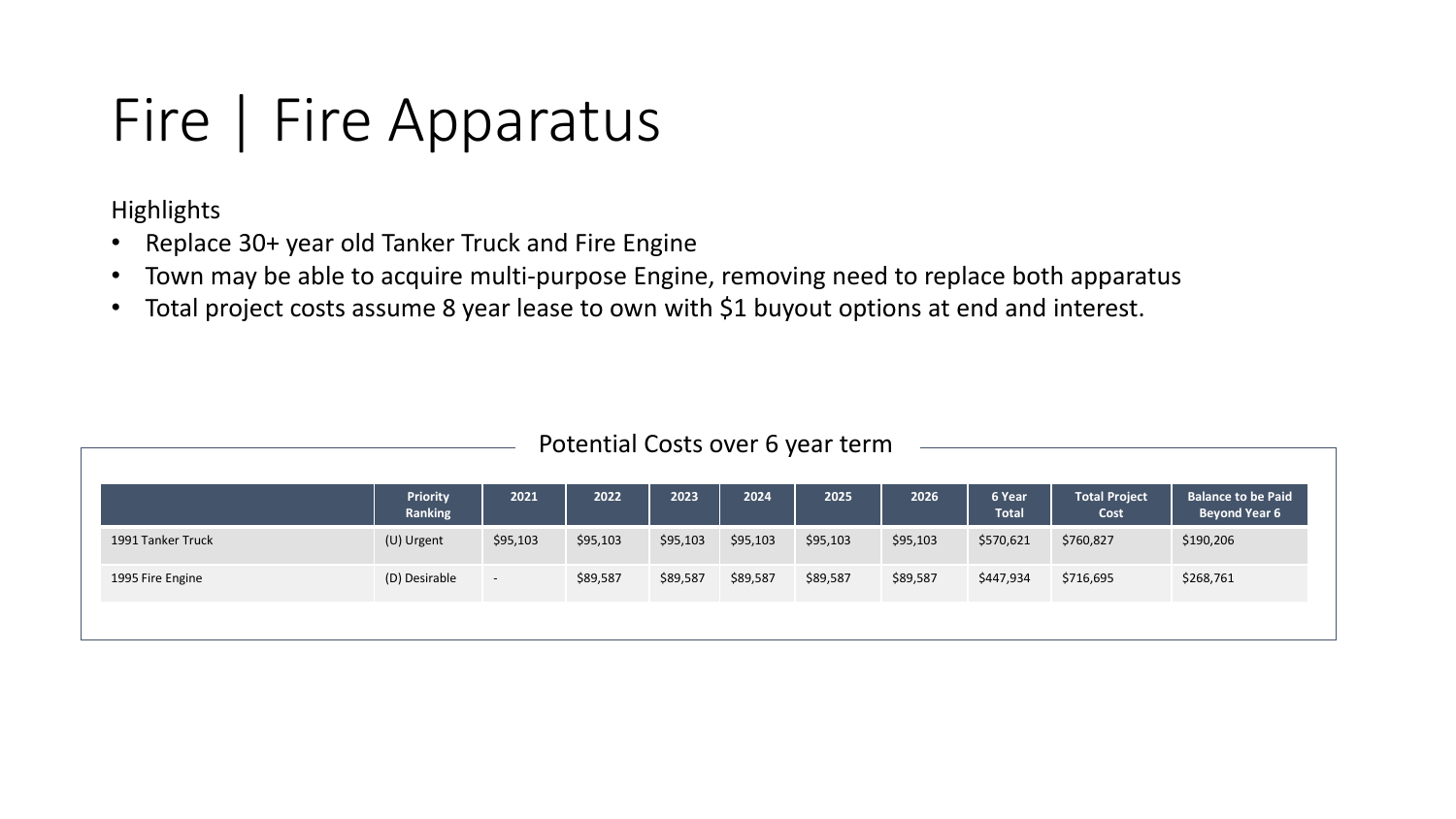### Highway Department | Roads

**Highlights** 

- Town operating budget includes \$200,000 for annual road improvements in accordance with the Master Road Plan
- The operating budget has historically been offset 100% with Highway Block Grant funds in Revenue
- For several years, there has been a separate warrant article to raise and appropriate an additional \$200,000. With the Fire Department being passed, this was removed from warrant to offset some of the initial costs.
- Estimated annual cost of road maintenance is \$400,000

| Potential Costs over 6 year term |                            |           |           |           |           |           |           |                        |                              |                                                   |  |
|----------------------------------|----------------------------|-----------|-----------|-----------|-----------|-----------|-----------|------------------------|------------------------------|---------------------------------------------------|--|
|                                  | <b>Priority</b><br>Ranking | 2021      | 2022      | 2023      | 2024      | 2025      | 2026      | 6 Year<br><b>Total</b> | <b>Total Project</b><br>Cost | <b>Balance to be Paid</b><br><b>Beyond Year 6</b> |  |
| <b>Operating Budget</b>          | (N) Necessary              | \$200,000 | \$200,000 | \$200,000 | \$200,000 | \$200,000 | \$200,000 | \$1,200,000            | \$1,200,000                  | $\overline{\phantom{a}}$                          |  |
| <b>Warrant Article</b>           | (D) Desirable              | \$200,000 | \$200,000 | \$200,000 | \$200,000 | \$200,000 | \$200,000 | \$1,200,000            | \$1,200,000                  | $\overline{\phantom{0}}$                          |  |
|                                  |                            |           |           |           |           |           |           |                        |                              |                                                   |  |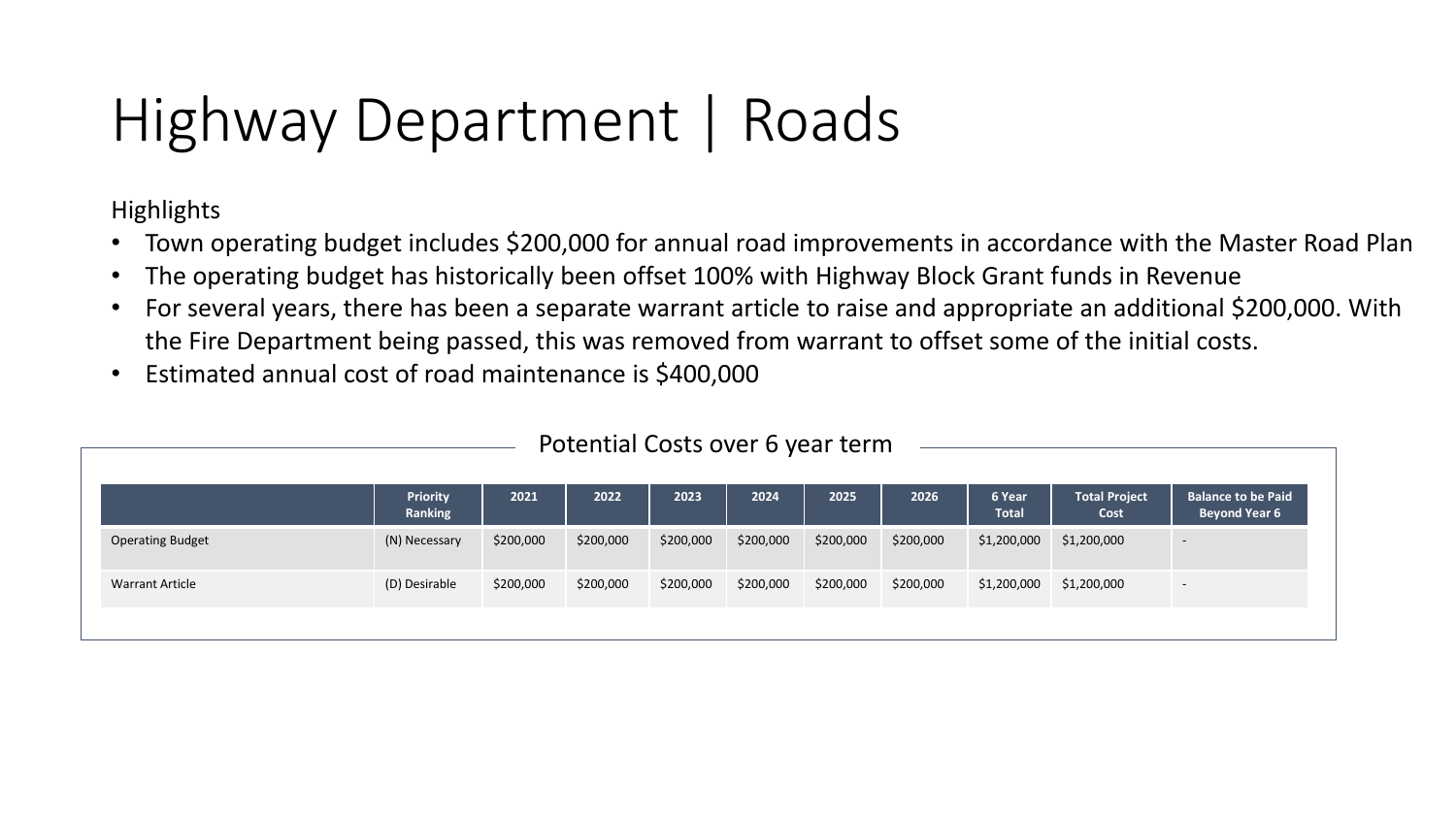### Highway Department | 2021 Road Plan

| <b>2021 PROPOSED PAVING PROGRAM</b> |              |                                |                |
|-------------------------------------|--------------|--------------------------------|----------------|
| <b>RANK PROJECTS</b>                | <b>MILES</b> | <b>DESCRIPTION</b>             | <b>Budget</b>  |
| 1 Page Road                         | 0.88         | 1.5 inch overlay               | \$80,000.00    |
| 2 Laurel Street                     | 0.32         | Reclamation / Resurface        | \$90,000.00    |
| 3 Birch Street                      | 0.35         | <b>Reclamation / Resurface</b> | \$100,000.00   |
| 4 Sparrow                           | 0.31         | 1.5 inch overlay               | \$30,000.00    |
| 4 Pheasant Street                   | 0.26         | Shim and 1.5 inch overlay      | \$38,000.00    |
| 5 Aaron Way                         | 0.12         | 1.5 inch overlay               | \$15,000.00    |
| 6 Cranberry Lane                    | 0.36         | 1.5 inch overlay               | \$35,000.00    |
| Total                               | 2.6          |                                | \$388,000.00   |
| <b>REVENUES</b>                     |              |                                |                |
| <b>Block Grant</b>                  |              |                                | \$180,000.00   |
| <b>Special Warrant</b>              |              |                                | \$200,000.00   |
| Total                               |              |                                | \$380,000.00   |
| <b>Balance</b>                      |              |                                | $-$ \$8,000.00 |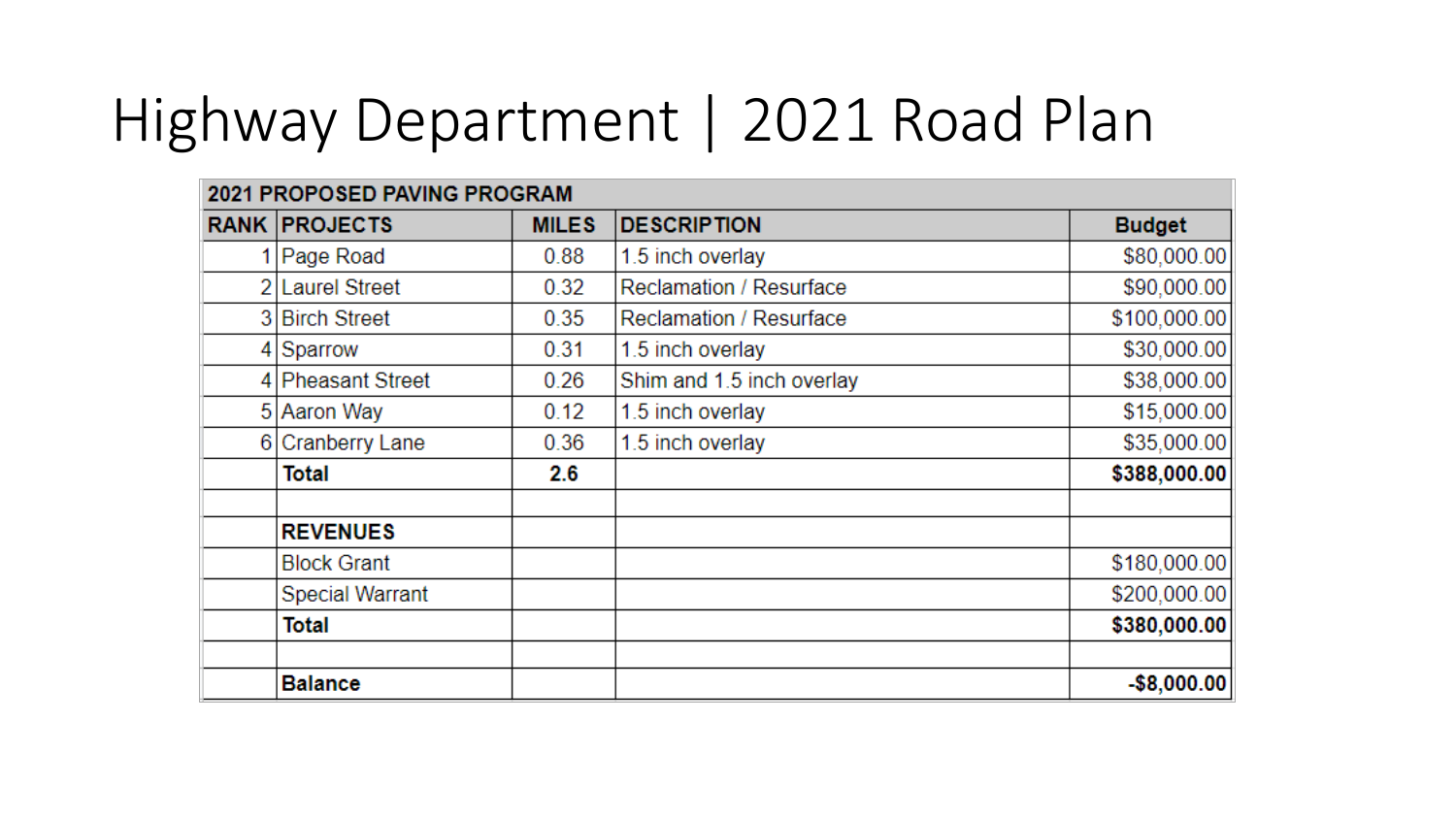#### Highway Department | 2022 Road Plan

| 2022 PROPOSED PAVING PROGRAM |              |                            |               |
|------------------------------|--------------|----------------------------|---------------|
| <b>RANK PROJECTS</b>         | <b>MILES</b> | <b>DESCRIPTION</b>         | <b>Budget</b> |
| <b>Brenton Street</b>        | 0.75         | Mill, overlay and drainage | \$200,000.00  |
| 2 Locke Mill Drive           | 0.68         | Mill, overlay and drainage | \$162,736.00  |
| 3 Kiln Drive                 | 0.1          | Mill, overlay and drainage | \$12,672.00   |
| 4 Quigg Court                | 0.1          | Mill, overlay and drainage | \$24,982.00   |
| <b>Total</b>                 | 1.53         |                            | \$400,390.00  |
|                              |              |                            |               |
| <b>REVENUES</b>              |              |                            |               |
| <b>Block Grant</b>           |              |                            | \$210,000.00  |
| <b>Special Warrant</b>       |              |                            | \$200,000.00  |
| <b>Total</b>                 |              |                            | \$410,000.00  |
| <b>Balance</b>               |              |                            | \$9,610.00    |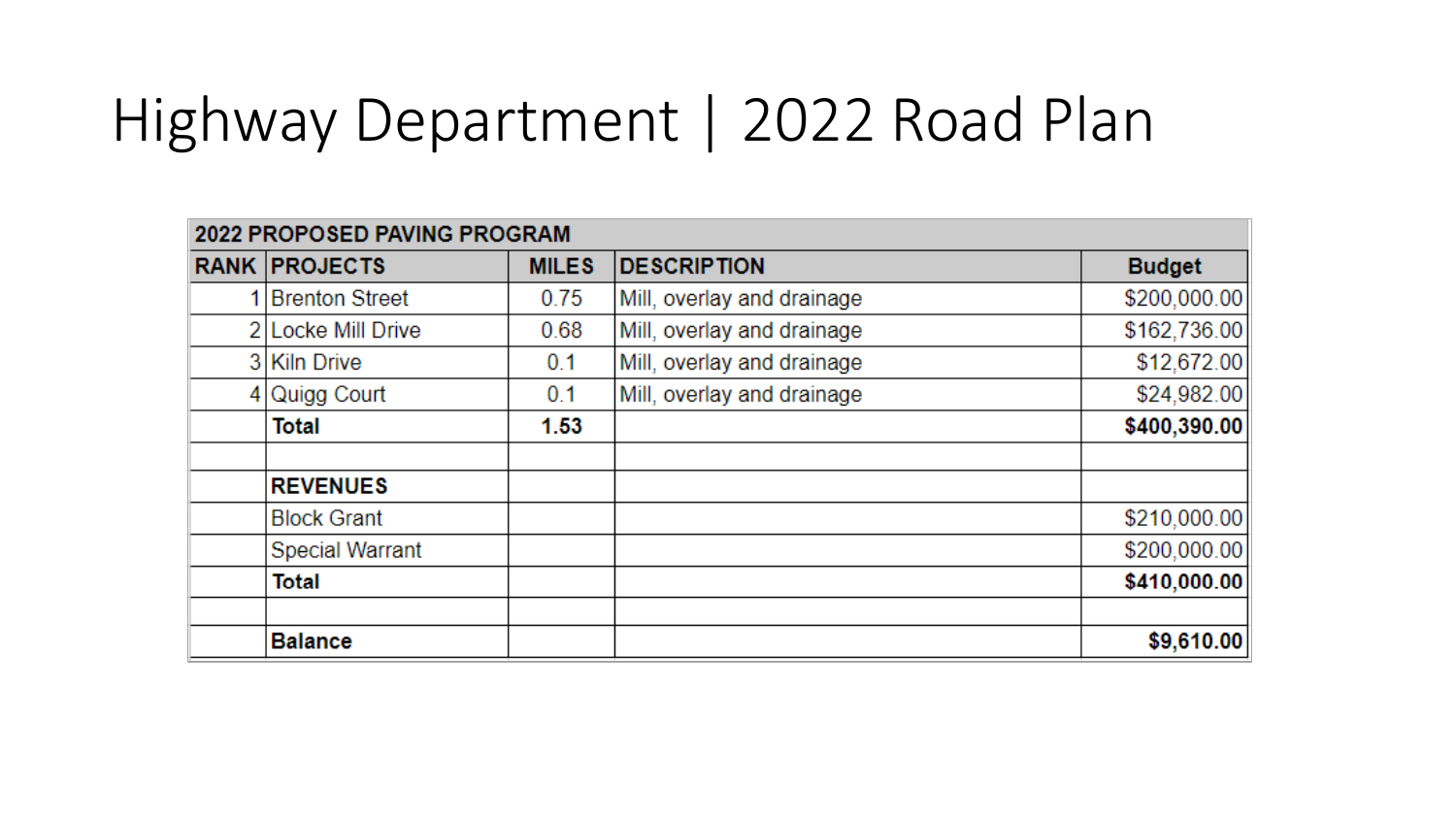#### Highway Department | 2023 Road Plan

| <b>2023 PROPOSED PAVING PROGRAM</b> |              |                                                 |               |
|-------------------------------------|--------------|-------------------------------------------------|---------------|
| <b>RANK PROJECTS</b>                | <b>MILES</b> | <b>DESCRIPTION</b>                              | <b>Budget</b> |
| <b>Rocky Hill Drive</b>             | 0.23         | Mill, overlay and drainage                      | \$61,768.00   |
| 2 Shirely Way                       | 0.32         | Mill, overlay and drainage                      | \$78,834.00   |
| 3 Meadowbrook Road                  | 0.63         | Mill, overlay and drainage                      | \$158,880.00  |
| 4 Talent                            | 0.50         | Mill, overlay and drainage (Briarwood/Mulberry) | \$60,746.00   |
| 5 Recycling Way                     | 0.21         | Mill, overlay and drainage                      | \$50,854.00   |
| <b>Total</b>                        | 1.89         |                                                 | \$411,082.00  |
| <b>REVENUES</b>                     |              |                                                 |               |
| <b>Block Grant</b>                  |              |                                                 | \$210,000.00  |
| <b>Special Warrant</b>              |              |                                                 | \$200,000.00  |
| Total                               |              |                                                 | \$410,000.00  |
| <b>Balance</b>                      |              |                                                 | $-$1,082.00$  |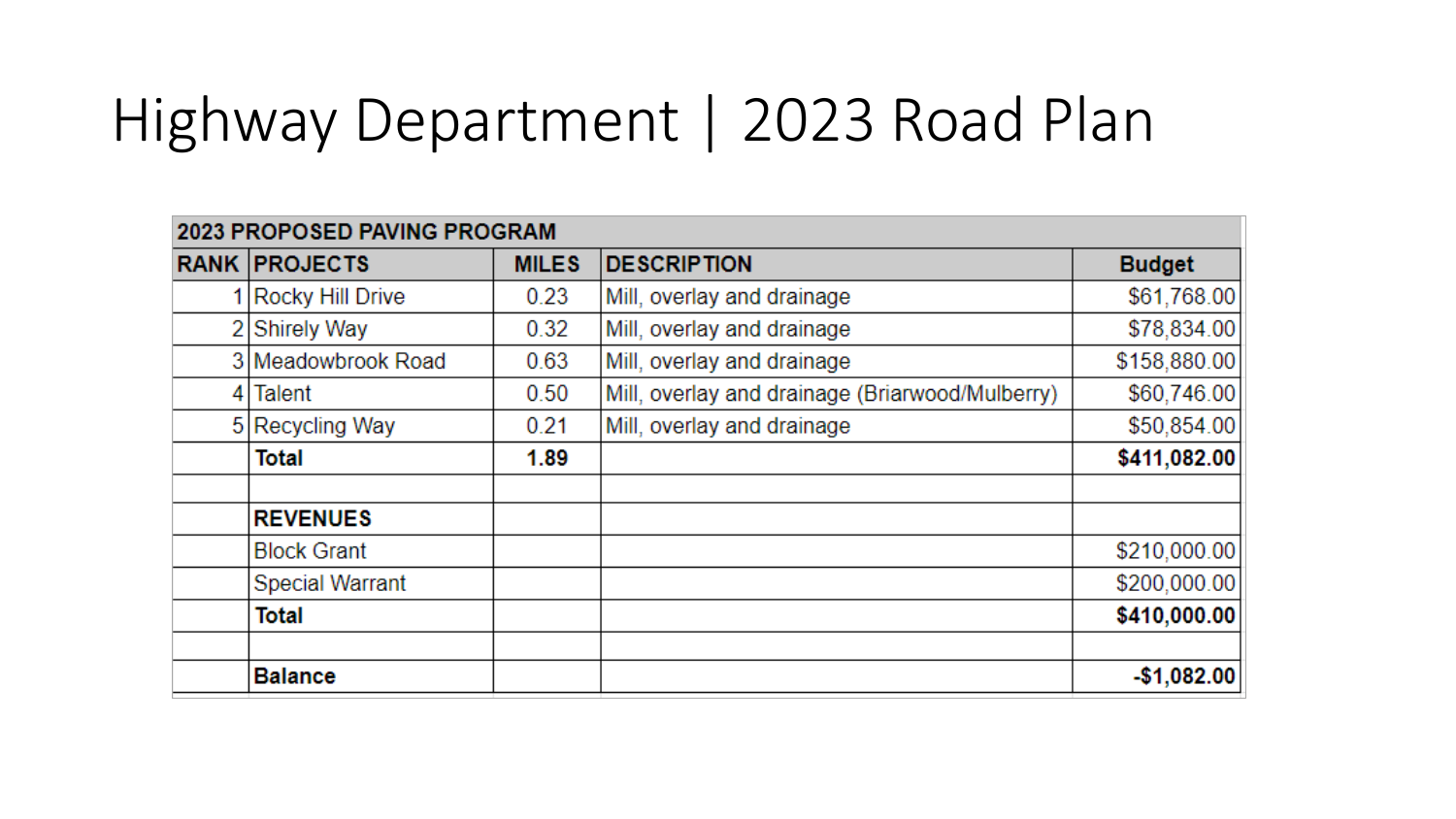#### Highway Department | 2024 Road Plan

| 2024 PROPOSED PAVING PROGRAM |              |                                             |               |
|------------------------------|--------------|---------------------------------------------|---------------|
| <b>RANK PROJECTS</b>         | <b>MILES</b> | <b>DESCRIPTION</b>                          | <b>Budget</b> |
| 1 Century Lane               | 0.92         | Overlay and drainage                        | \$117,580.00  |
| 2 Pearson Street             | 0.52         | Mill, overlay and drainage                  | \$126,696.00  |
| 3 Robyn Avenue               | 0.5          | Reconstruction of drainage, road, gardrails | \$165,000.00  |
| Total                        | 1.94         |                                             | \$409,276.00  |
|                              |              |                                             |               |
| <b>REVENUES</b>              |              |                                             |               |
| <b>Block Grant</b>           |              |                                             | \$210,000.00  |
| <b>Special Warrant</b>       |              |                                             | \$200,000.00  |
| Total                        |              |                                             | \$410,000.00  |
| <b>Balance</b>               |              |                                             | \$724.00      |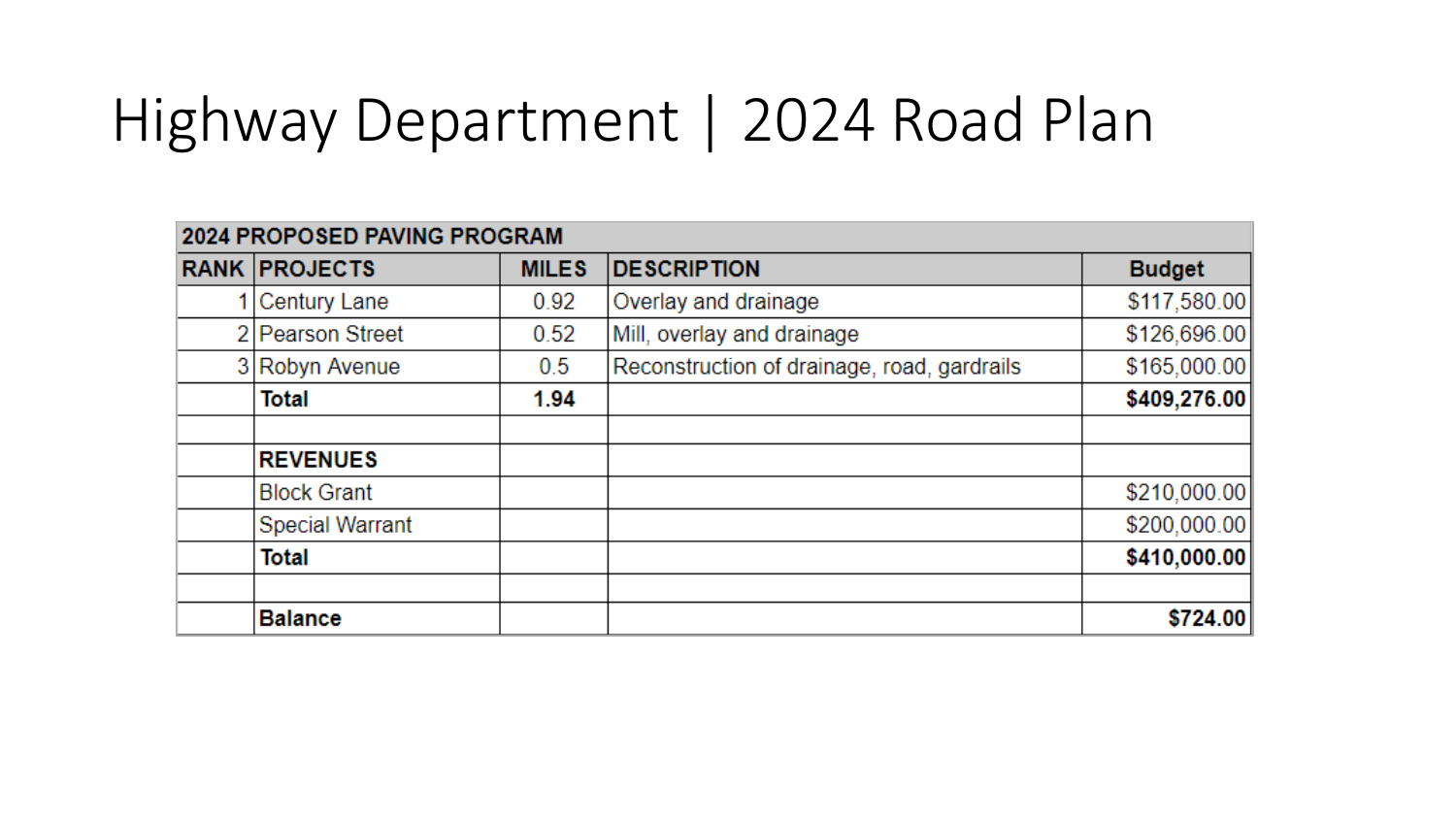### Highway Department | 2025 Road Plan

|    | 2025 PROPOSED PAVING PROGRAM |              |                            |               |
|----|------------------------------|--------------|----------------------------|---------------|
|    | <b>RANK PROJECTS</b>         | <b>MILES</b> | <b>DESCRIPTION</b>         | <b>Budget</b> |
|    | 1 Brenton Street             | 0.75         | Mill, overlay and drainage | \$200,000.00  |
|    | 2 Nessengkeag Drive          | 0.25         | Mill, overlay and drainage | \$64,342.00   |
|    | 3 Chase Brook                | 0.49         | Mill, overlay and drainage | \$101,826.00  |
|    | 4 Goffe Drive                | 0.09         | Mill, overlay and drainage | \$13,000.00   |
| 51 | <b>Leary Drive</b>           | 0.12         | Mill, overlay and drainage | \$17,306.00   |
|    | <b>Total</b>                 | 1.00         |                            | \$396,474.00  |
|    | <b>REVENUES</b>              |              |                            |               |
|    | <b>Block Grant</b>           |              |                            | \$210,000.00  |
|    | <b>Special Warrant</b>       |              |                            | \$190,000.00  |
|    | <b>Total</b>                 |              |                            | \$400,000.00  |
|    | <b>Balance</b>               |              |                            | \$3,526.00    |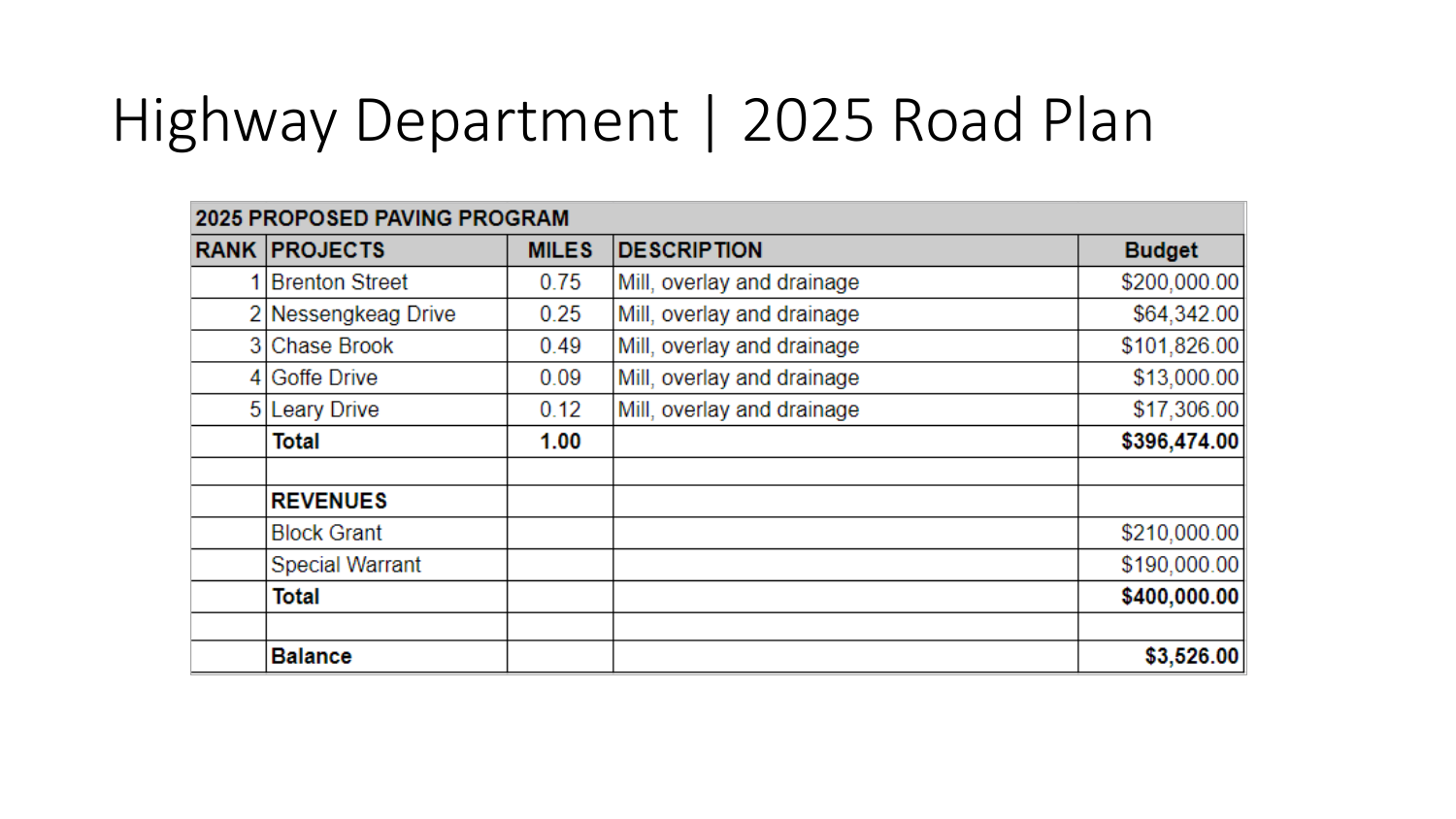### Highway Department | 2026 Road Plan

| 2026 PROPOSED PAVING PROGRAM |              |                      |               |
|------------------------------|--------------|----------------------|---------------|
| <b>RANK PROJECTS</b>         | <b>MILES</b> | <b>DESCRIPTION</b>   | <b>Budget</b> |
| Rookery Way                  | 0.35         | Overlay and drainage | \$80,000.00   |
| 2 Spice Bush Circle          | 0.11         | Overlay and drainage | \$15,288.00   |
| 3 Willow Drive               | 0.16         | Overlay and drainage | \$44,104.00   |
| <b>Tanager Way</b>           | 0.31         | Overlay and drainage | \$87,308.00   |
| 5 Heron                      | 0.20         | Overlay and drainage | \$34,558.00   |
| 6 Moose Hollow Road          | 0.54         | Overlay and drainage | \$127,336.00  |
| Total                        | 1.13         |                      | \$388,594.00  |
| <b>REVENUES</b>              |              |                      |               |
| <b>Block Grant</b>           |              |                      | \$210,000.00  |
| <b>Special Warrant</b>       |              |                      | \$190,000.00  |
| <b>Total</b>                 |              |                      | \$400,000.00  |
|                              |              |                      |               |
| <b>Balance</b>               |              |                      | \$11,406.00   |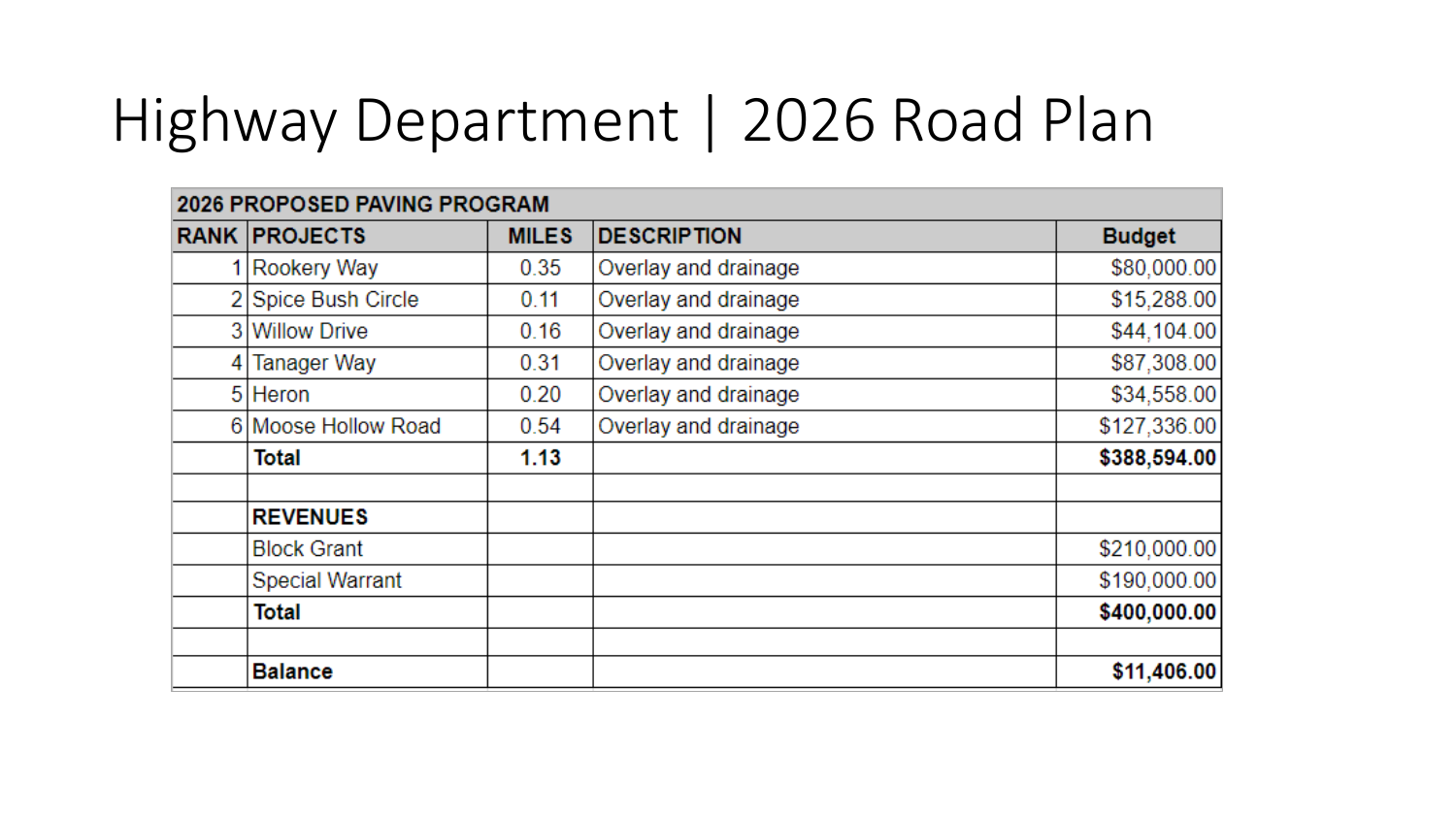### Highway Department | Equipment

**Highlights** 

• Several key pieces of equipment are aged and coming to end of useful life.

|                                                | <b>Priority Ranking</b> | 2021                     | 2022     | 2023                     | 2024     | 2025     | 2026     | 6 Year<br><b>Total</b> | <b>Total Project</b><br>Cost | <b>Balance to be Paid</b><br><b>Beyond Year 6</b> |
|------------------------------------------------|-------------------------|--------------------------|----------|--------------------------|----------|----------|----------|------------------------|------------------------------|---------------------------------------------------|
| Backhoe (\$40k Trade In; 8 year lease)         | (N) Necessary           | \$15,483                 | \$15,483 | \$15,483                 | \$15,483 | \$15,483 | \$15,483 | \$92,898               | \$123,864                    | \$30,966                                          |
| New Plow Truck (8 Year lease)                  | (D) Desirable           | \$14,076                 | \$14,076 | \$14,076                 | \$14,076 | \$14,076 | \$14,076 | \$84,453               | \$112,604                    | \$28,151                                          |
| 2000 Plow Truck (\$5k Trade In; 8 year lease)  | (N) Necessary           | \$14,076                 | \$14,076 | \$14,076                 | \$14,076 | \$14,076 | \$14,076 | \$84,453               | \$112,604                    | \$28,151                                          |
| Ford F-350 (\$5k Trade In; 5 year lease)       | (N) Necessary           | $\overline{\phantom{a}}$ | \$15,094 | \$15,094                 | \$15,094 | \$15,094 | \$15,094 | \$75,469               | \$75,469                     | ٠                                                 |
| Ford F-450 (\$15k Trade In; 5 year lease)      | (N) Necessary           | $\overline{\phantom{a}}$ | \$11,859 | \$11,859                 | \$11,859 | \$11,859 | \$11,859 | \$59,297               | \$59,297                     | $\overline{\phantom{a}}$                          |
| Ford F-350 (\$12k Trade In; 5 year lease)      | (N) Necessary           | $\overline{\phantom{a}}$ |          | $\sim$                   | \$12,937 | \$12,937 | \$12,937 | \$38,812               | \$70,000                     | \$12,937                                          |
| 2009 Plow Truck (\$45k Trade In; 8 year lease) | (N) Necessary           | $\overline{\phantom{a}}$ |          | $\overline{\phantom{a}}$ | \$16,187 | \$16,187 | \$16,187 | \$48,560               | \$129,494                    | \$80,394                                          |
| 2009 Loader (\$45k Trade In; 8 year lease)     | (N) Necessary           | $\sim$                   |          | $\overline{\phantom{a}}$ | \$19,002 | \$19,002 | \$19,002 | \$57,006               | \$152,015                    | \$95,009                                          |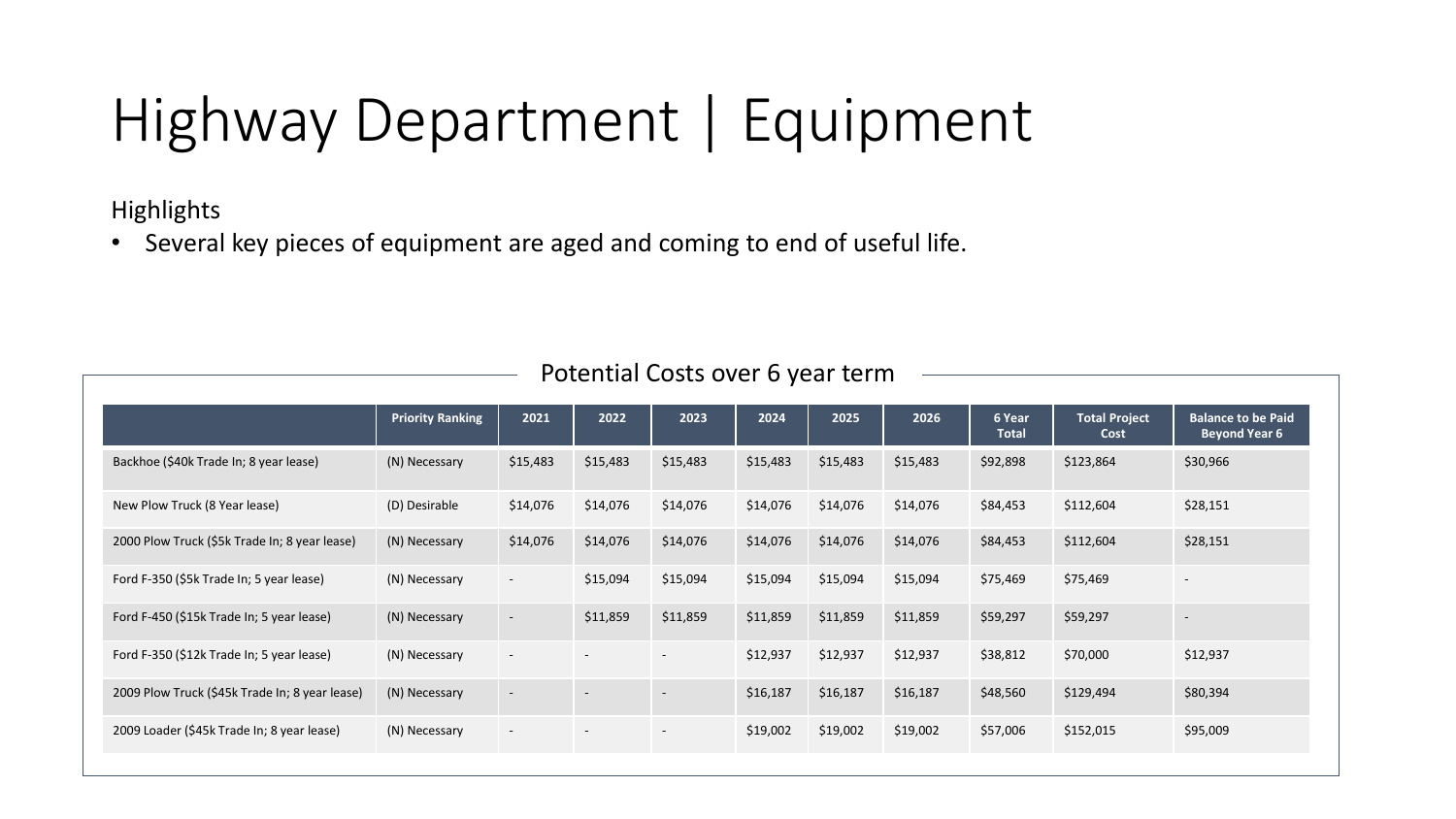### Highway Department | Other

**Highlights** 

- Salt storage limitations. 1 to 1.5 storms of storage. Winter months, more difficult to procure salt. Competing with other towns.
- Parking Lot repair aligned to when salt shed is completed.

| \$23,175<br>(D) Desirable<br>\$23,175<br>\$139,048<br>Salt Shed (\$200k; 10 year bond)<br>\$115,873<br>$\sim$<br>$\sim$<br>$\overline{\phantom{a}}$<br>. .<br>$\overline{\phantom{0}}$<br>\$104,286<br>Highway Parking Lot (\$150k; 10 year bond)<br>(D) Desirable<br>\$17,381<br>\$17,381<br>\$121,667<br>r – 1<br>$\sim$<br>$\sim$<br>$\sim$<br>$\overline{\phantom{0}}$ | <b>Priority</b><br>Ranking | 2021 | 2022 | 2023 | 2024 | 2025 | 2026 | 6 Year<br><b>Total</b> | <b>Total Project</b><br>Cost | <b>Balance to be Paid</b><br><b>Beyond Year 6</b> |
|----------------------------------------------------------------------------------------------------------------------------------------------------------------------------------------------------------------------------------------------------------------------------------------------------------------------------------------------------------------------------|----------------------------|------|------|------|------|------|------|------------------------|------------------------------|---------------------------------------------------|
|                                                                                                                                                                                                                                                                                                                                                                            |                            |      |      |      |      |      |      |                        |                              |                                                   |
|                                                                                                                                                                                                                                                                                                                                                                            |                            |      |      |      |      |      |      |                        |                              |                                                   |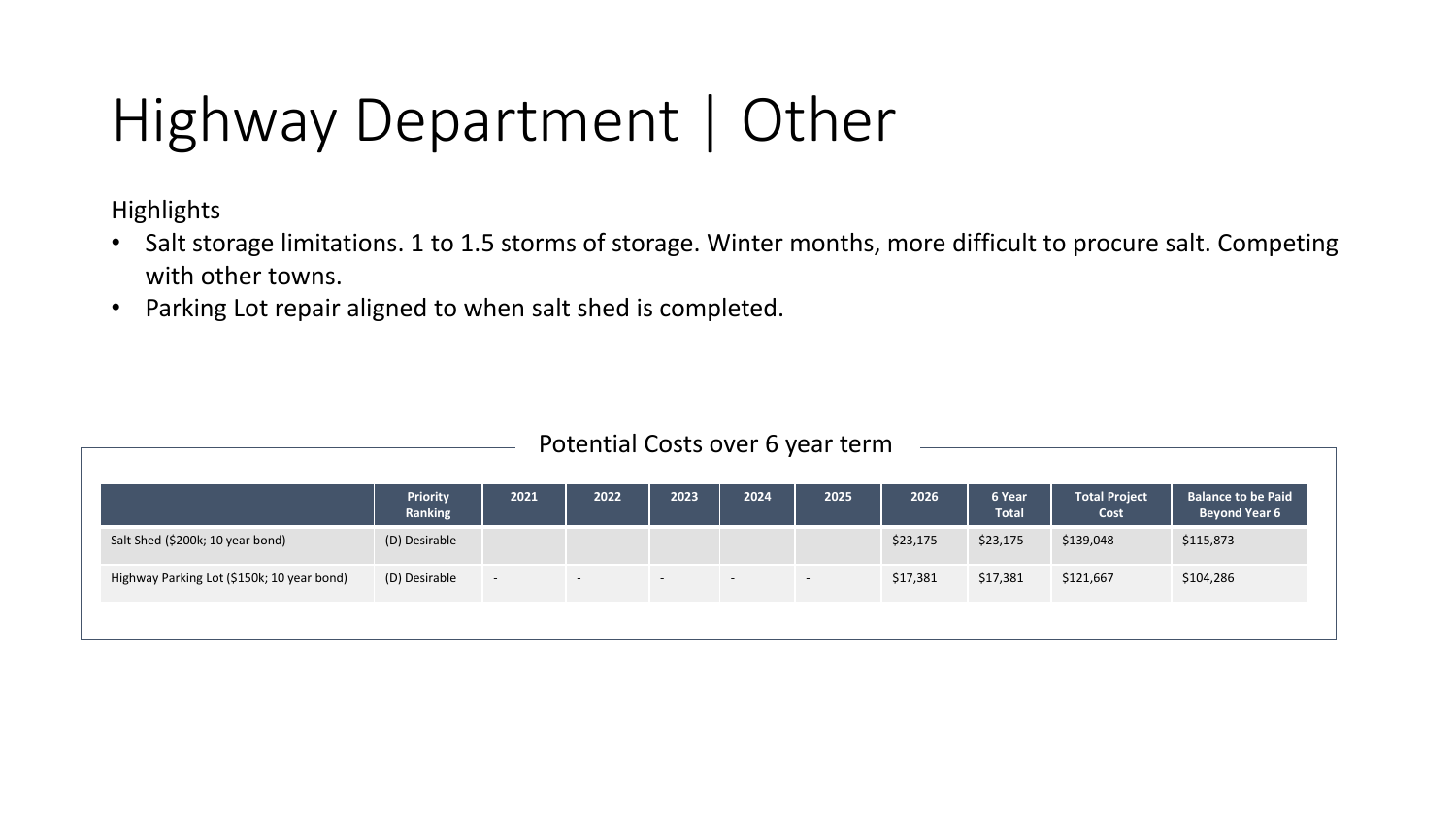#### Recreation | Darrah Parking Lot

**Highlights** 

• Paving Darrah Pond Parking Lot, correcting drainage issues, line striping area.

| Potential Costs over 6 year term |  |  |  |  |
|----------------------------------|--|--|--|--|
|----------------------------------|--|--|--|--|

|                                | <b>Priority</b><br>Ranking | 2021   | 2022      | 2023   | 2024 | 2025   | 2026   | 6 Year<br><b>Total</b> | <b>Total Project</b><br>Cost | <b>Balance to be Paid</b><br><b>Beyond Year 6</b> |
|--------------------------------|----------------------------|--------|-----------|--------|------|--------|--------|------------------------|------------------------------|---------------------------------------------------|
| Darrah Pond Parking Lot Paving | (D) Desirable              | $\sim$ | \$175,000 | $\sim$ | $-$  | $\sim$ | $\sim$ | \$175,000              | \$175,000                    | $\overline{\phantom{a}}$                          |
|                                |                            |        |           |        |      |        |        |                        |                              |                                                   |
|                                |                            |        |           |        |      |        |        |                        |                              |                                                   |
|                                |                            |        |           |        |      |        |        |                        |                              |                                                   |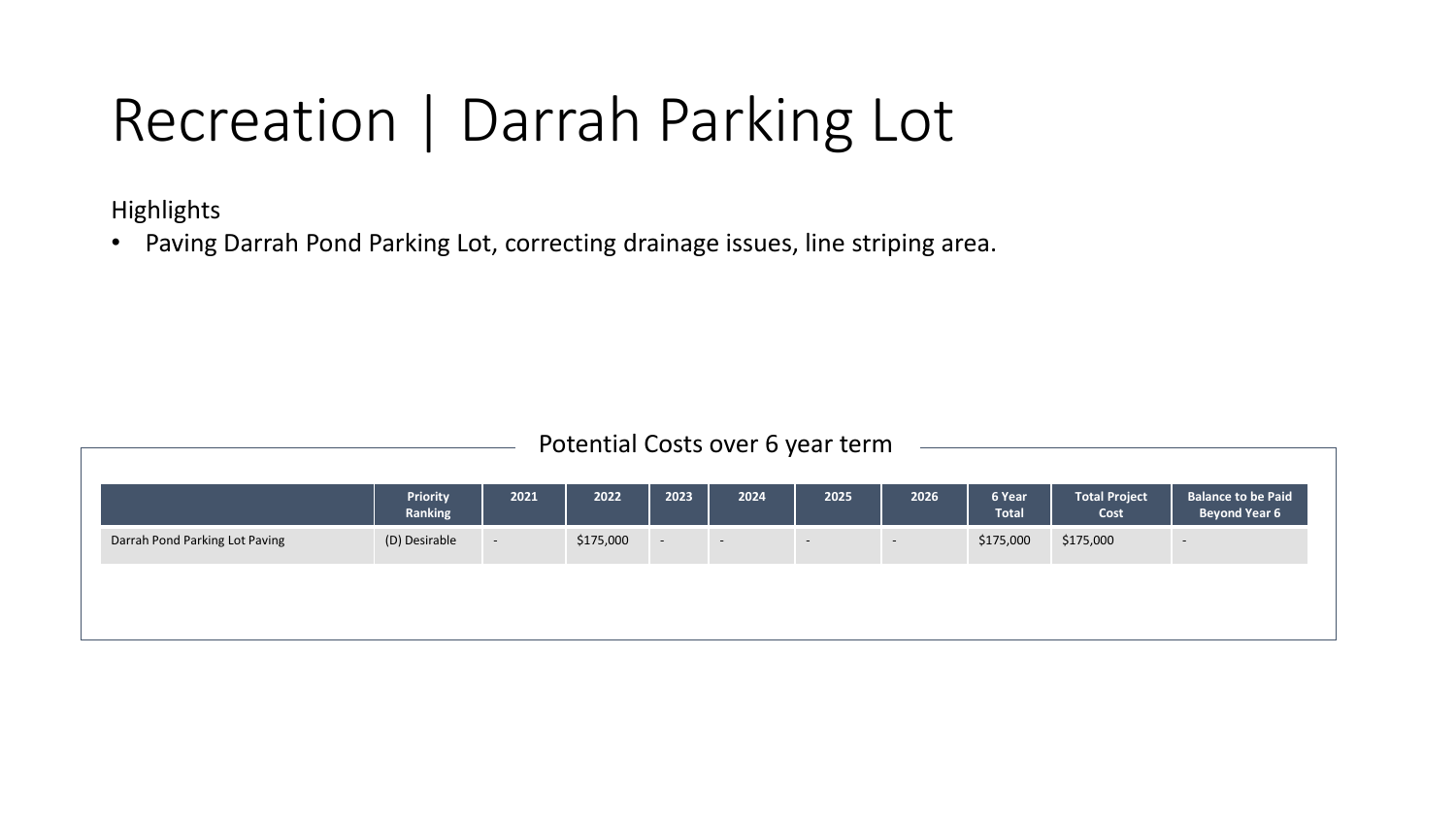#### Conservation | Land Acquisition

**Highlights** 

- \$2MM request to purchase certain parcels of land.
- Expansion of trails and preservation of wildlife in key areas identified.

|               | <b>Priority</b><br>Ranking | 2021      | 2022   | 2023      | 2024   | 2025 | 2026      | 6 Year<br><b>Total</b> | <b>Total Project</b><br>Cost | <b>Balance to be Paid</b><br><b>Beyond Year 6</b> |
|---------------|----------------------------|-----------|--------|-----------|--------|------|-----------|------------------------|------------------------------|---------------------------------------------------|
| Land Purchase | (D) Desirable              | \$666,666 | $\sim$ | \$666,666 | $\sim$ | $-$  | \$666,668 | \$2,000,000            | \$2,000,000                  | $\overline{\phantom{0}}$                          |
|               |                            |           |        |           |        |      |           |                        |                              |                                                   |
|               |                            |           |        |           |        |      |           |                        |                              |                                                   |
|               |                            |           |        |           |        |      |           |                        |                              |                                                   |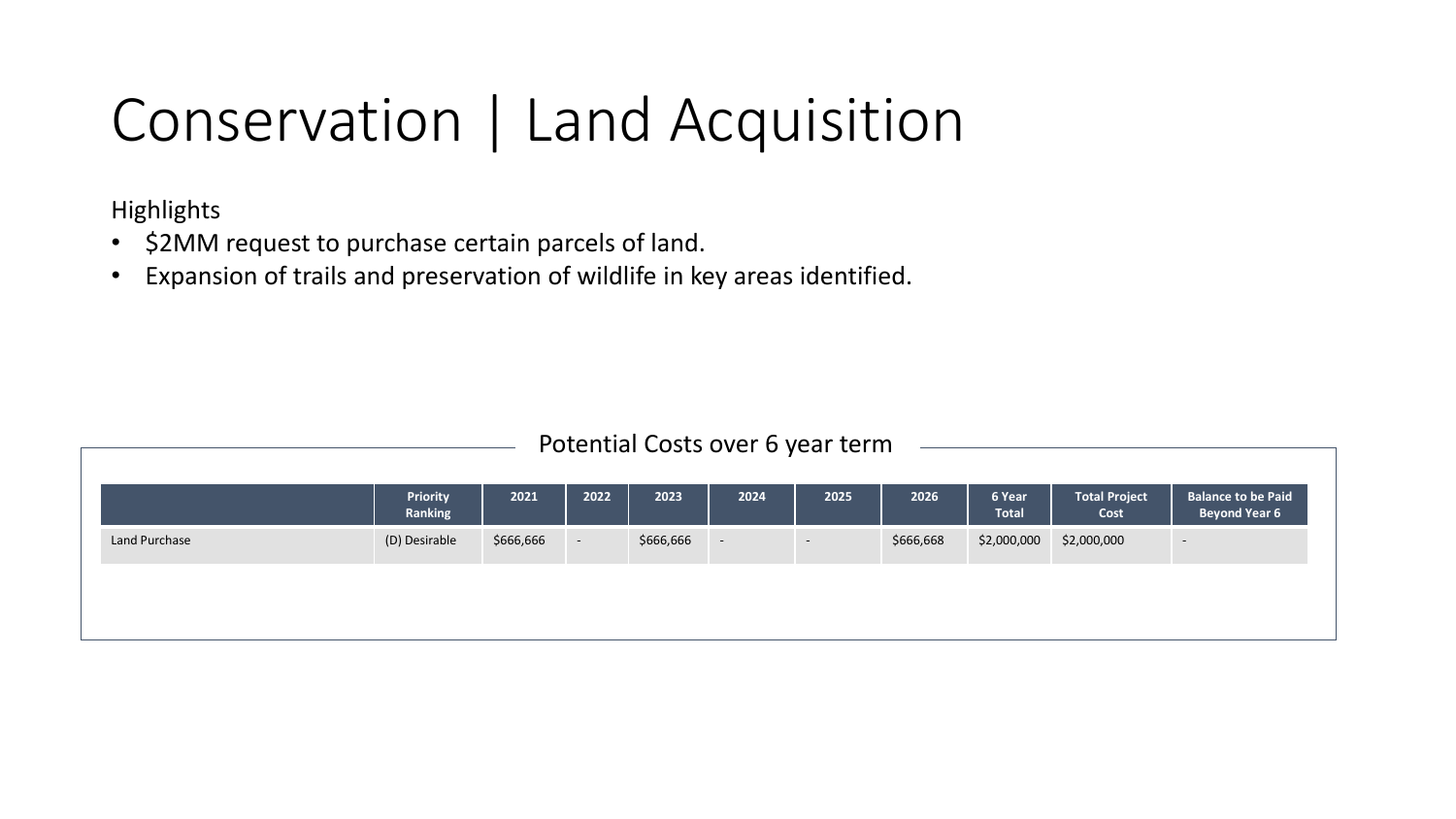#### Library | New Facility

**Highlights** 

- Current facility is aged and is in need of upgrades.
- Based upon new Library construction costs in surrounding towns, cost is estimated at ~\$3MM
- CIPC Members felt additional information was needed before budgeting for request
- Alternate options such as leveraging surrounding towns for their Library services should also be considered

|             | <b>Priority</b><br>Ranking | 2021           | 2022       | 2023       | 2024   | 2025   | 2026   | 6 Year<br>Total | <b>Total Project</b><br>Cost | <b>Balance to be Paid</b><br><b>Beyond Year 6</b> |
|-------------|----------------------------|----------------|------------|------------|--------|--------|--------|-----------------|------------------------------|---------------------------------------------------|
| New Library | (R) Research               | $\sim$ $ \sim$ | $\sim$ $-$ | $\sim$ $-$ | $\sim$ | $\sim$ | $\sim$ | $\sim$          | $\sim$                       | $\sim$                                            |
|             |                            |                |            |            |        |        |        |                 |                              |                                                   |
|             |                            |                |            |            |        |        |        |                 |                              |                                                   |
|             |                            |                |            |            |        |        |        |                 |                              |                                                   |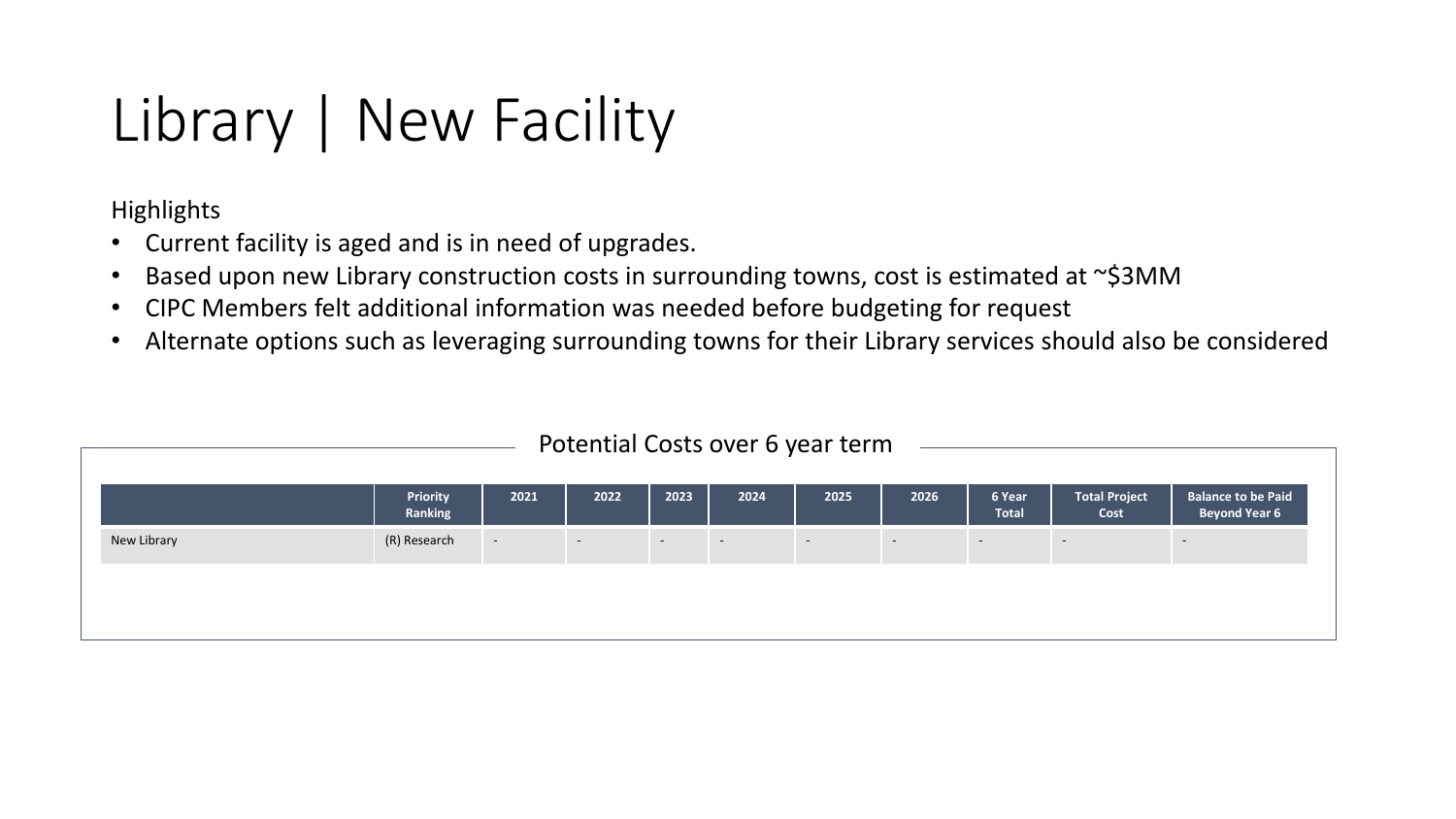Capital Improvement Plan Summary of All Scoped Projects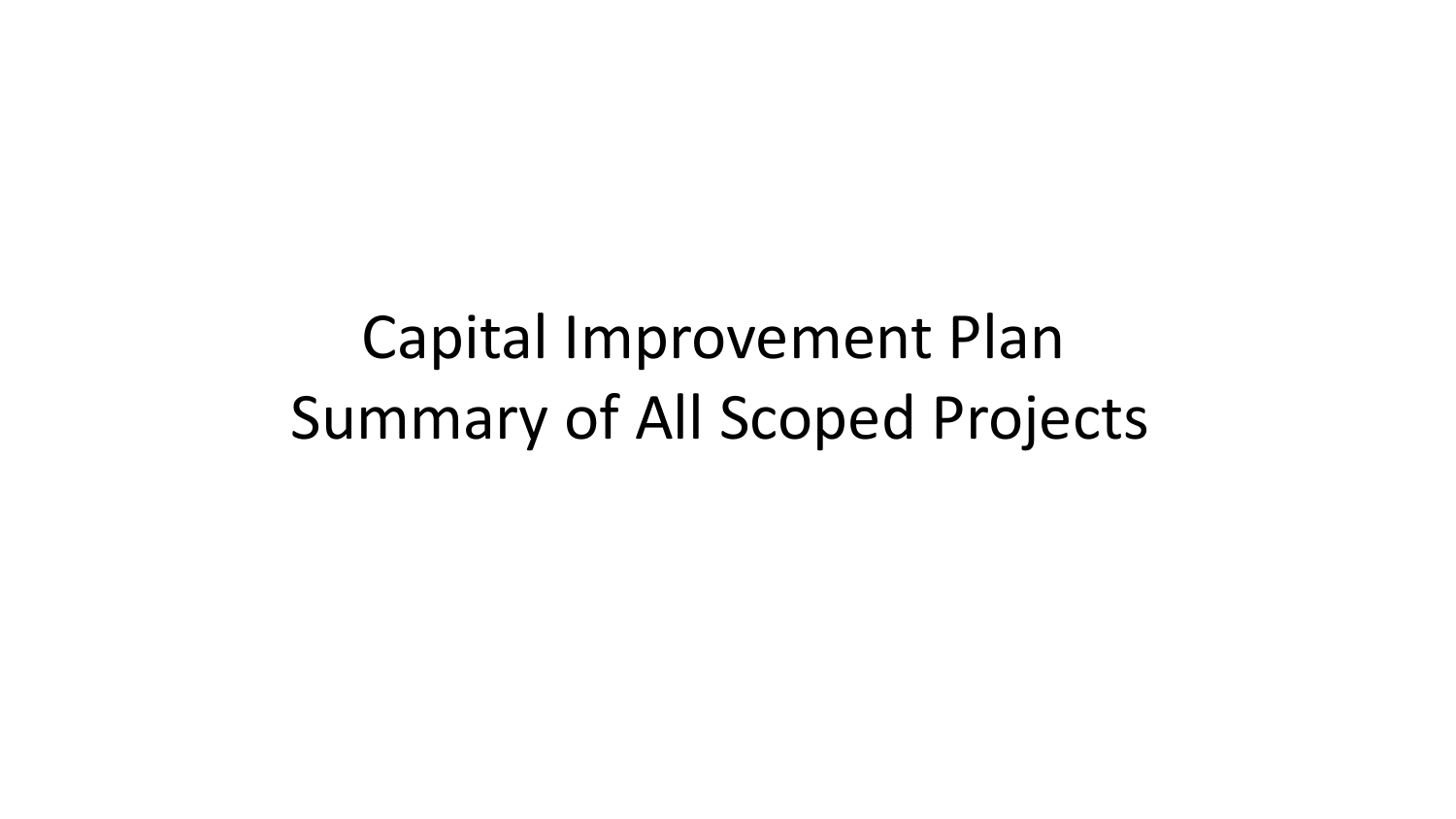| Option One - SCHEDULE OF CAPITAL IMPROVEMENT PROJECTS: ANNUAL COSTS AND REVENUES |           |             |             |             |             |             |             |                |                |                                                                                                                    |
|----------------------------------------------------------------------------------|-----------|-------------|-------------|-------------|-------------|-------------|-------------|----------------|----------------|--------------------------------------------------------------------------------------------------------------------|
| Town of Litchfield Capital Improvements Plan 2021 - 2026: Adopted                |           | 2020        |             |             |             |             |             |                |                |                                                                                                                    |
|                                                                                  |           |             |             |             |             |             |             |                |                |                                                                                                                    |
|                                                                                  |           |             |             |             |             |             |             | 6-Year         | <b>Total</b>   | <b>Balance To Be</b>                                                                                               |
|                                                                                  | Priority  | 2021        | 2022        | 2023        | 2024        | 2025        | 2026        | <b>Total</b>   | Project        | <b>Paid By Town</b>                                                                                                |
|                                                                                  | Rank      |             |             |             |             |             |             | Costs          | Cost           | <b>Beyond Year 6</b>                                                                                               |
|                                                                                  |           |             |             |             |             |             |             |                |                |                                                                                                                    |
| <b>POLICE DEPARTMENT</b>                                                         |           |             |             |             |             |             |             |                |                |                                                                                                                    |
| <b>New Police Facility</b>                                                       | U         |             |             |             |             |             |             |                |                |                                                                                                                    |
| Engineering                                                                      |           |             |             |             | \$200,000   |             |             | \$200,000      | \$200,000      | \$0                                                                                                                |
| 10-Year Bond Payment - 2%                                                        |           |             |             |             |             | \$662,497   | \$662,497   | \$1,324,994    | \$6,624,968    | \$5,299,975                                                                                                        |
| <b>FIRE DEPARTMENT</b>                                                           |           |             |             |             |             |             |             |                |                |                                                                                                                    |
| 1991 Tanker Truck - \$662,000 (8-yr Lease)                                       | U         | \$95,103    | \$95,103    | \$95,103    | \$95,103    | \$95,103    | \$95,103    | \$570,621      | \$760,827      | \$190,206                                                                                                          |
| 1995 Fire Engine - \$623,600 (8-yr Lease)                                        | D         |             | \$89,587    | \$89,587    | \$89,587    | \$89,587    | \$89,587    | \$447,934      | \$716,695      | \$268,761                                                                                                          |
| <b>HIGHWAY DEPARTMENT</b>                                                        |           |             |             |             |             |             |             |                |                |                                                                                                                    |
| <b>Annual Road Improvement Program</b>                                           |           |             |             |             |             |             |             |                |                |                                                                                                                    |
| Operating Budget (\$200K/Year)                                                   | N         | \$200,000   | \$200,000   | \$200,000   | \$200,000   | \$200,000   | \$200,000   | \$1,200,000    | \$1,200,000    | \$0                                                                                                                |
| <b>Warrant Article</b>                                                           | D         | \$200,000   | \$200,000   | \$200,000   | \$200,000   | \$200,000   | \$200,000   | \$1,200,000    | \$1,200,000    | \$0                                                                                                                |
| Backhoe (\$40k Trade-in, 8-yr Lease                                              | N         | \$15,483    | \$15,483    | \$15,483    | \$15,483    | \$15,483    | \$15,483    | \$92,898       | \$123,864      | \$30,966                                                                                                           |
| Ford F-350 (\$5k Trade-in, 5-yr Lease)                                           | N         |             | \$15,094    | \$15,094    | \$15,094    | \$15,094    | \$15,094    | \$75.469       | \$75,469       | \$0                                                                                                                |
|                                                                                  |           |             | \$11,859    | \$11,859    | \$11,859    | \$11,859    | \$11,859    | \$59,297       | \$59,297       | \$0                                                                                                                |
| Ford F-450 (15k Trade-in, 5-yr Lease)                                            | Ν<br>N    |             |             |             | \$12,937    | \$12,937    | \$12,937    | \$38,812       | \$70,000       | \$12,937                                                                                                           |
| Ford F-350 (\$12k Trade-in, 5-yr Lease)                                          |           |             |             |             |             |             |             |                |                |                                                                                                                    |
| 2000 Plow Truck (\$5k Trade-in, 8-yr lease)                                      | N         | \$14,076    | \$14,076    | \$14,076    | \$14,076    | \$14,076    | \$14,076    | \$84,453       | \$112,604      | \$28,151                                                                                                           |
| 2009 Plow Truck (\$45k Trade-in, 8-yr lease)                                     | N         |             |             |             | \$16,187    | \$16,187    | \$16,187    | \$48,560       | \$129,494      | \$80.934                                                                                                           |
| New Plow Truck (8-yr Lease)                                                      | D         | \$14,076    | \$14,076    | \$14,076    | \$14,076    | \$14,076    | \$14,076    | \$84,453       | \$112,604      | \$28,151                                                                                                           |
| 2009 Loader (\$45k Trade-in, 8-yr lease)                                         | N         |             |             |             | \$19,002    | \$19,002    | \$19,002    | \$57,006       | \$152,015      | \$95,009                                                                                                           |
| Salt Shed - \$200k (10-yr bond)                                                  | D         |             |             |             |             |             | \$23,175    | \$23,175       | \$139,048      | \$115,873                                                                                                          |
|                                                                                  |           |             |             |             |             |             |             |                |                |                                                                                                                    |
| Highway Parking Lot - \$150k (10-yr bond)                                        | D         |             |             |             |             |             | \$17,381    | \$17,381       | \$121,667      | \$104,286                                                                                                          |
| <b>RECREATION COMMISSION</b>                                                     |           |             |             |             |             |             |             |                |                |                                                                                                                    |
| <b>Repave Parking Lot at Darrah Pond</b>                                         | D         |             | \$175,000   |             |             |             |             | \$175,000      | \$175,000      | S <sub>0</sub>                                                                                                     |
| <b>LIBRARY</b>                                                                   |           |             |             |             |             |             |             |                |                |                                                                                                                    |
| <b>New Library Building</b>                                                      | R         |             |             |             |             |             |             | 50             | 50             | \$0                                                                                                                |
| Engineering                                                                      |           |             |             |             |             |             |             | 50             | 50             | \$0                                                                                                                |
| 10 year bond at 2%                                                               |           |             |             |             |             |             |             |                |                |                                                                                                                    |
| CONSERVATION COMMISSION                                                          |           |             |             |             |             |             |             |                |                |                                                                                                                    |
| <b>Land Purchase Fund</b>                                                        | D         | \$666,666   |             | \$666,666   |             |             | \$666,668   | \$2,000,000    | \$2,000,000    | 50                                                                                                                 |
|                                                                                  |           |             |             |             |             |             |             |                |                |                                                                                                                    |
| <b>TOTAL, Municipal</b>                                                          |           | \$1,205,403 | \$830,277   | \$1,321,943 | \$903,404   | \$1,365,900 | \$2,073,124 | \$7,700,052    | \$13,973,552   | \$6,255,250                                                                                                        |
|                                                                                  |           |             |             |             |             |             |             |                |                |                                                                                                                    |
| <b>SCHOOLS</b>                                                                   |           |             |             |             |             |             |             |                |                |                                                                                                                    |
| Build new elementary preK-5 school                                               | U         |             |             |             |             |             |             |                |                |                                                                                                                    |
| Engineering/construction costs                                                   |           | \$70,000    | \$125,000   | \$125,000   |             |             |             | \$320,000      | \$320,000      | \$0                                                                                                                |
| 15-year Bond @2% - 30% State Bld Aid                                             |           |             |             |             |             |             |             |                |                |                                                                                                                    |
|                                                                                  |           |             |             |             | \$1,621,642 | \$1,621,642 | \$1,621,642 | \$4,864,926    | \$24.324.629   |                                                                                                                    |
|                                                                                  |           |             |             |             |             |             |             |                |                |                                                                                                                    |
| <b>Energy Efficiency Project (LMS)</b>                                           | U         | \$1,365,000 |             |             |             |             |             | \$1,365,000    | \$1,365,000    |                                                                                                                    |
| <b>Energy Efficiency Project (CHS)</b>                                           | N<br>D    |             | \$1,282,500 |             |             |             |             | \$1,282,500    | \$1,282,500    |                                                                                                                    |
| <b>CHS Parking Lot</b>                                                           |           |             | \$85,500    |             |             |             |             | \$85,500       | \$85,500       |                                                                                                                    |
| Renovate LMS Kitchen                                                             | D         |             | \$300,000   |             |             |             |             | \$300,000      | \$300,000      |                                                                                                                    |
| <b>CHS Gym Bleachers</b>                                                         | N         |             |             | \$206,000   |             |             |             | \$206,000      | \$206,000      |                                                                                                                    |
| <b>CHS Stadium Turf Field</b>                                                    | <b>DR</b> |             |             |             |             |             |             | S <sub>0</sub> | S <sub>0</sub> |                                                                                                                    |
| LMS Additional Classrooms (30% State Aid)*                                       |           |             |             |             |             |             |             | \$O            | \$0            |                                                                                                                    |
| <b>LMS Parking Lot*</b>                                                          | т.        |             |             |             |             |             |             | S0             | \$0            |                                                                                                                    |
| <b>GMS Parking Lot*</b>                                                          | п         |             |             |             |             |             |             | S0             | S <sub>0</sub> |                                                                                                                    |
| <b>Capital Repairs Reserve Fund</b>                                              | N         | \$100,000   | \$100,000   | \$100,000   | \$100,000   | \$100,000   | \$100,000   | \$600,000      | \$600,000      |                                                                                                                    |
|                                                                                  |           |             |             |             |             |             |             |                |                |                                                                                                                    |
|                                                                                  |           | \$1,535,000 | \$1,893,000 | \$431,000   | \$1,721,642 | \$1,721,642 | \$1,721,642 | \$9,023,926    | \$28,483,629   |                                                                                                                    |
|                                                                                  |           |             |             |             |             |             |             |                |                |                                                                                                                    |
|                                                                                  |           |             |             |             |             |             |             |                |                |                                                                                                                    |
| TOTAL, School<br><b>TOTAL, Municipal + School</b>                                |           | \$2,740,403 | \$2,723,277 | \$1,752,943 | \$2,625,045 | \$3,087,542 | \$3,794,766 | \$16,723,978   | \$42,457,181   | \$19,459,703<br>\$0<br>\$0<br>\$0<br>\$0<br>\$0<br>\$0<br>\$0<br>\$0<br>\$0<br>\$0<br>\$19,459,703<br>\$25,714,953 |
| <b>Estimated Tax Rate Impact</b>                                                 |           | \$2.81      | \$2.71      | \$1.70      | \$2.47      | \$2.82      | \$3.36      |                |                |                                                                                                                    |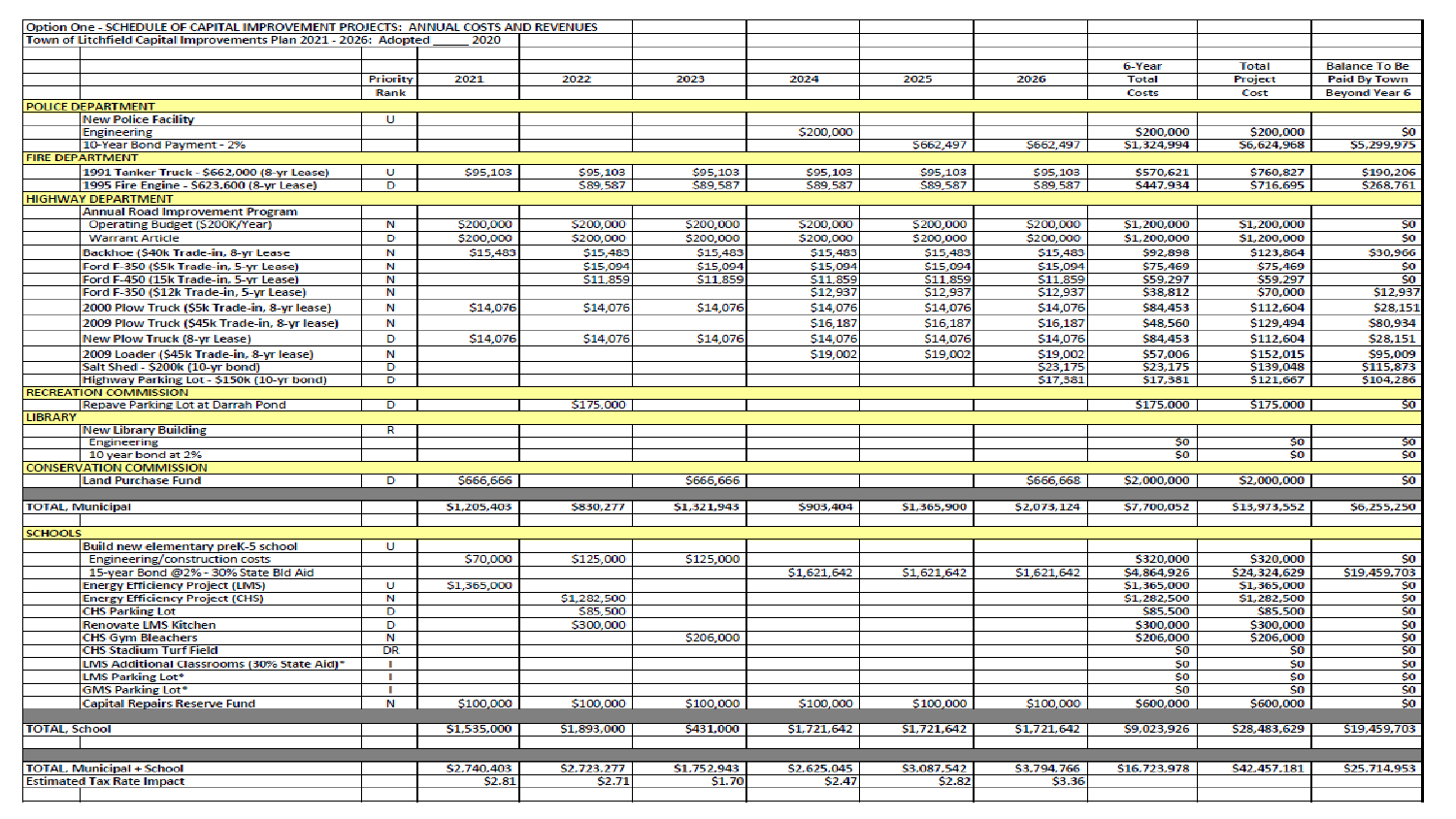#### Planning Board Survey Themes Public Comment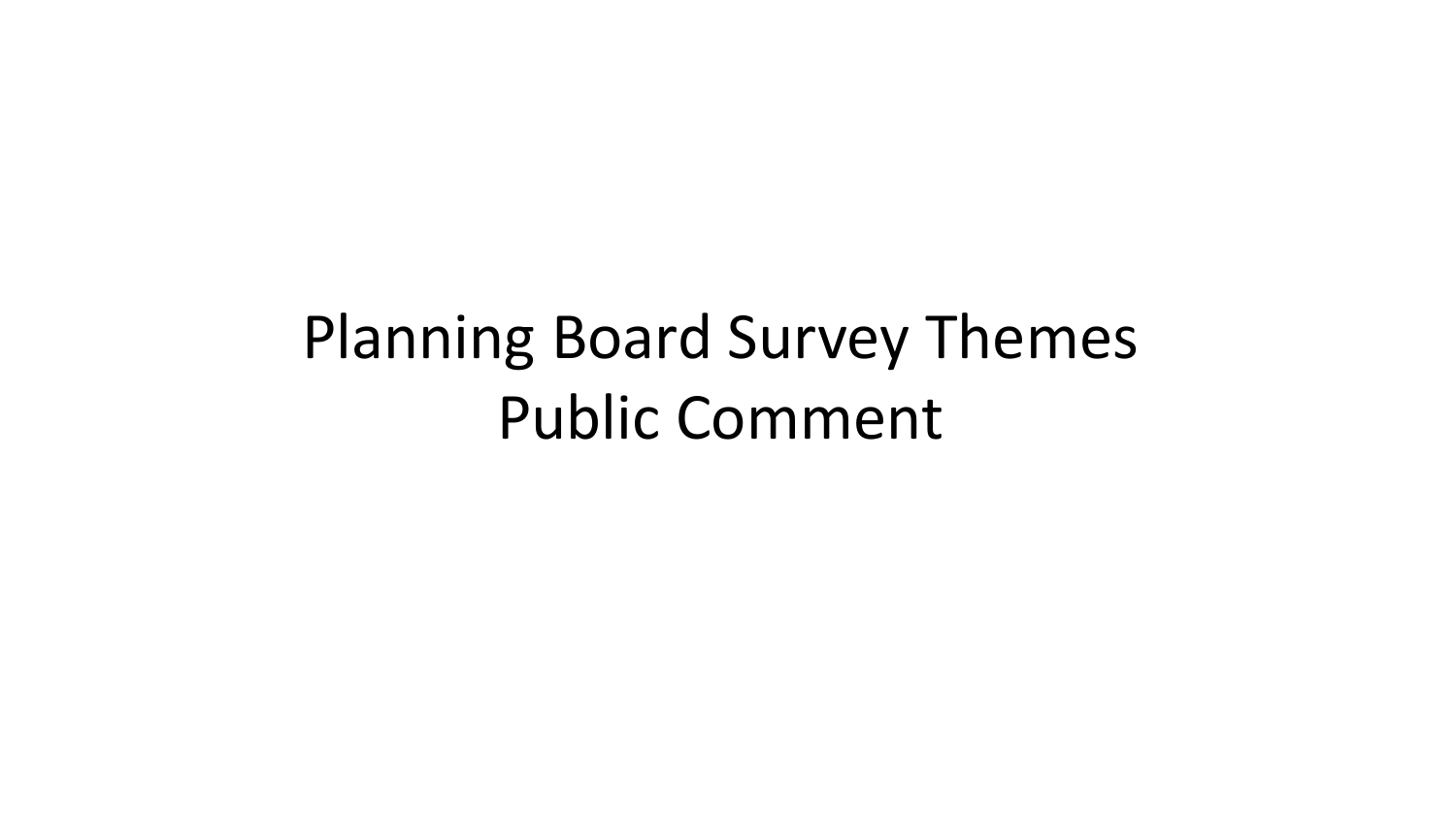#### Planning Survey Themes

- A lot of support in favor of replacing GMS get rid of portables.
	- Only if parents pay for it.
	- Should be citizens top priority
- School facilities need updates
- Heating & Ventilation updates general support.
	- Only if parents pay for it.
	- Why does CHS already need a 1.3MM update?
	- Will A/C be included in all schools?
- Brickyard Parking
- Community Center/Town Common
- Transfer Station More signs, better flow
- To soon to build new police station, not understanding why cost is more than fire department
- Taxes are getting out of hand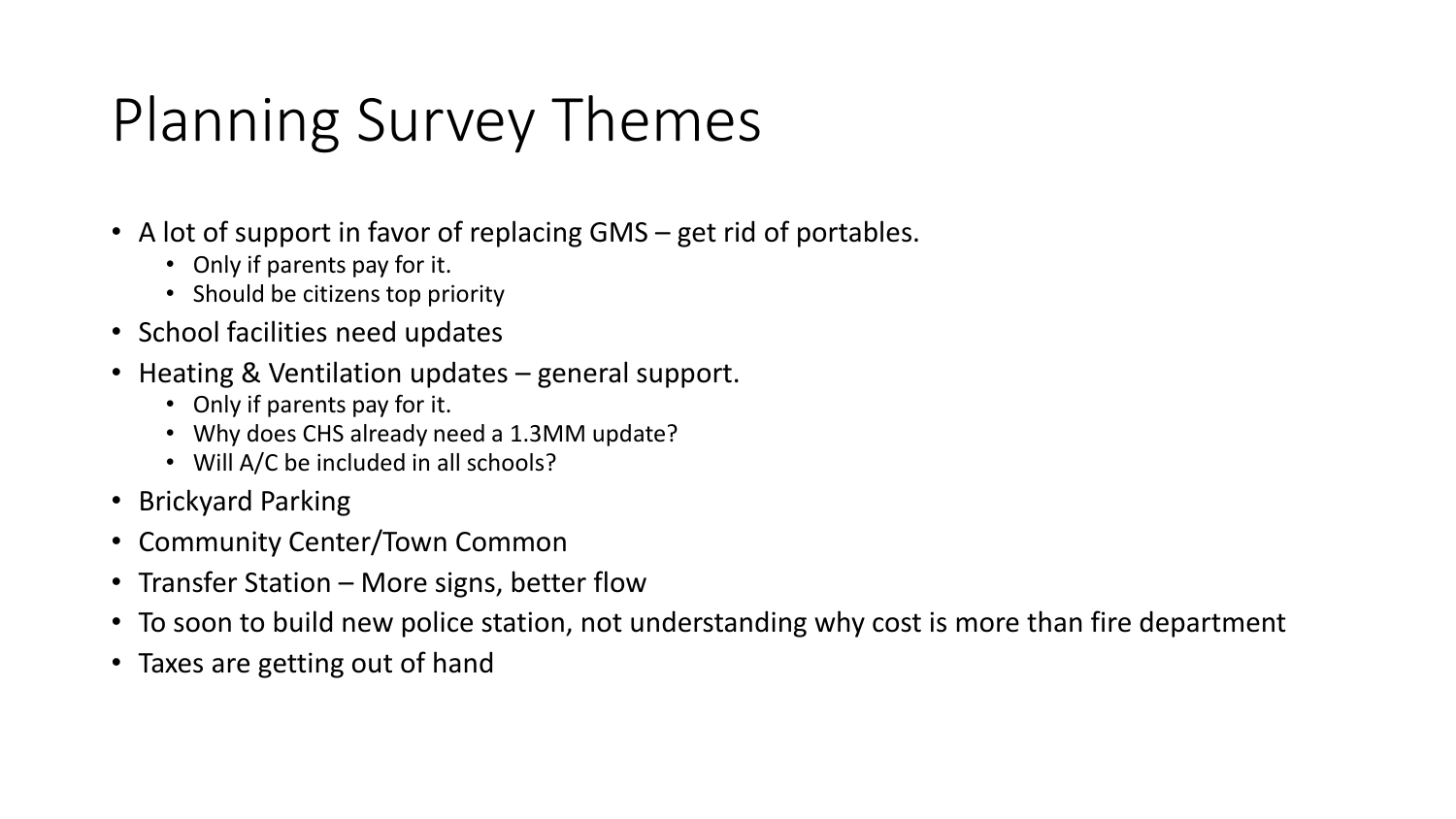#### Planning Survey Themes

- Safety complex would have been better
- Better planning/budgeting for fire apparatus needed.
- Ambulance first
- If equipment is still functional, it should not be replaced.
- General support for continued annual road improvements/maintenance. Execute plan as laid out.
- Library out of 247 respondents, large support for maintaining current facility and not building new. No need for larger Library in digital age.